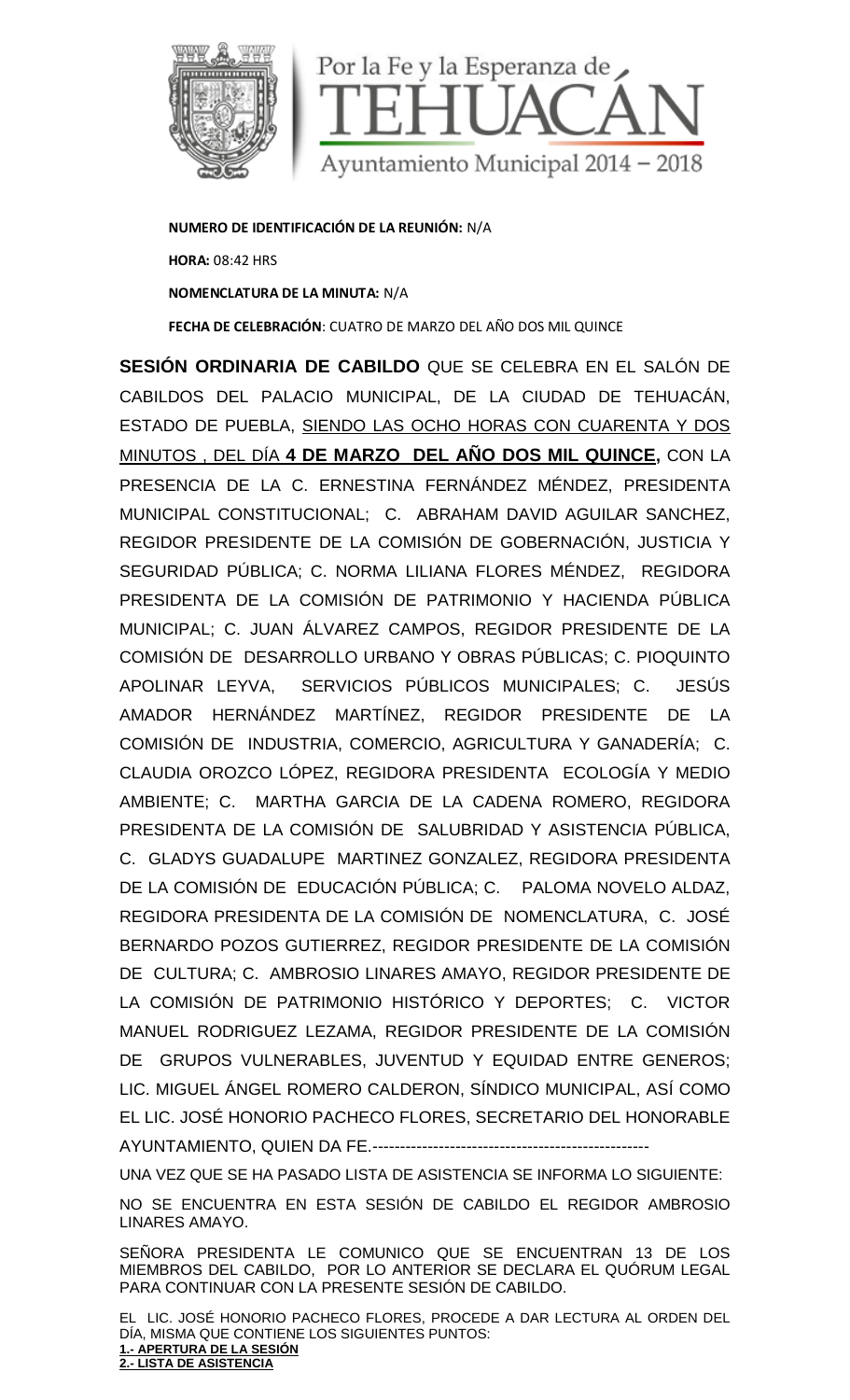ANÁLISIS, DISCUSIÓN Y EN SU CASO APROBACIÓN DEL PETITORIO QUE VERSA SOBRE EL INFORME DE CUMPLIMIENTO FINAL AL PROGRAMA PRESUPUESTARIO E INDICADORES DE DESEMPEÑO 2014.

#### **6.- ASUNTOS GENERALES.**

#### **CLAUSURA.**

EL LIC. JOSÉ HONORIO PACHECO FLORES, DA CUENTA AL CABILDO DEL ESCRITO DEL REGIDOR AMBROSIO LINARES AMAYO, QUIEN COMUNICA QUE POR MOTIVOS DE SALUD, LE ES IMPOSIBLE ASISTIR A ESTA SESIÓN, POR LO QUE PIDE SU COMPRENSIÓN ANTE ESTA INASISTENCIA A LA SESIÓN DE CABILDO. **EL CABILDO SE DA POR ENTERADO.**

## **PRESIDENCIA.- ANÁLISIS, DISCUSIÓN Y EN SU CASO APROBACIÓN DEL ASUNTO RELACIONADO A LA APROBACIÓN DEL INFORME DE CUMPLIMIENTO FINAL AL PROGRAMA PRESUPUESTARIO E INDICADORES DE DESEMPEÑO 2014, DEL H. AYUNTAMIENTO DE TEHUACÁN.**

EL LIC. JOSÉ HONORIO PACHECO FLORES, PROCEDE A DAR LECTURA AL PETITORIO CORRESPONDIENTE, MISMO QUE A LA LETRA DICE:

"… AL CABILDO DE ESTE HONORABLE AYUNTAMIENTO DE TEHUACÁN, PUEBLA.

LA SUSCRITA PRESIDENTA MUNICIPAL C. ERNESTINA FERNÁNDEZ MÉNDEZ, SOMETE A APROBACIÓN DE ESTE HONORABLE CUERPO COLEGIADO EL SIGUIENTE PETITORIO, POR MEDIO DEL CUAL SOLICITO LA APROBACIÓN DEL INFORME DE CUMPLIMIENTO FINAL AL PROGRAMA PRESUPUESTARIO E INDICADORES DE DESEMPEÑO 2014 DE ESTE HONORABLE AYUNTAMIENTO. LO ANTERIOR CON BASE A LOS SIGUIENTES:

#### C O N S I D E R A N D O S

1.- QUE LA FRACCIÓN 11 DEL ARTÍCULO 115 DE LA CONSTITUCIÓN POLÍTICA DE LOS ESTADOS MEXICANOS SEÑALA QUE LOS MUNICIPIOS ESTARÁN INVESTIDOS DE PERSONALIDAD JURÍDICA Y PATRIMONIO PROPIO EL CUAL MANEJARAN A CONFORME A LA LEY Y QUE LOS AYUNTAMIENTOS TENDRÁN LAS FACULTADES PARA APROBAR, DE ACUERDO CON LAS LEYES EN MATERIA MUNICIPAL, QUE DEBERÁN EXPEDIR LAS LEGISLATURAS DE LOS ESTADOS, LOS BANDOS DE POLICÍA Y BUEN GOBIERNO, LOS<br>REGLAMENTOS. LAS CIRCULARES Y DISPOSICIONES ADMINISTRATIVAS DE LAS CIRCULARES Y DISPOSICIONES ADMINISTRATIVAS DE OBSERVANCIA GENERAL.

2.- QUE LOS AYUNTAMIENTOS DE CONFORMIDAD CON LA LEY ADMINISTRARAN LIBREMENTE LA HACIENDA PÚBLICA MUNICIPAL Y DEBERÁN, DENTRO DE LOS LÍMITES LEGALES CORRESPONDIENTES Y DE ACUERDO CON EL PRESUPUESTO DE EGRESOS Y EL PLAN DE DESARROLLO MUNICIPAL VIGENTES.

3.- QUE SON ATRIBUCIONES DEL AYUNTAMIENTO; CUMPLIR Y HACER CUMPLIR EN ASUNTOS DE SU COMPETENCIA, LAS LEYES, DECRETOS Y DISPOSICIONES DE OBSERVANCIA GENERAL DE LA FEDERACIÓN Y DEL ESTADO, ASÍ COMO LOS ORDENAMIENTOS MUNICIPALES, LO ANTERIOR DE CONFORMIDAD CON LA FRACCIÓN I DELA ARTÍCULO 78 DE LA LEY ORGÁNICA MUNICIPAL DEL ESTADO DE PUEBLA.

4.- QUE EL ARTÍCULO 113 DE LA CONSTITUCIÓN POLÍTICA DEL ESTADO LIBRE Y SOBERANO DE PUEBLA ESTABLECE QUE LA AUDITORIA SUPERIOR DEL ESTADO, ES LA UNIDAD DE FISCALIZACIÓN CONTROL Y EVALUACIÓN DEPENDIENTE DEL CONGRESO DEL ESTADO, CON AUTONOMÍA TÉCNICA Y DE GESTIÓN EN EL EJERCICIO DE SUS ATRIBUCIONES, ASÍ COMO PARA DECIDIR SOBRE SU ORGANIZACIÓN INTERNA, FUNCIONAMIENTO Y RESOLUCIONES EN LOS TÉRMINOS QUE DISPONGAN LAS LEYES RESPECTIVAS.

5.- QUE LA LEY DE FISCALIZACIÓN SUPERIOR Y DE RENDICIÓN DE CUENTAS PARA EL ESTADOS DE PUEBLA, TIENE POR OBJETO REGULAR LA FUNCIÓN DE FISCALIZACIÓN SUPERIOR, EN TÉRMINOS DE LO PREVISTO POR LOS ARTÍCULOS 113 Y 114 DE LA CONSTITUCIÓN POLÍTICA DEL ESTADO LIBRE Y SOBERANO DE PUEBLA, POR LO QUE LA FISCALIZACIÓN SUPERIOR SE REALIZARA POR EL CONGRESO DEL ESTADO A TRAVÉS DE LA AUDITORIA SUPERIOR, CONFORME EN LO PREVISTO EN DICHA LEY. LO ANTERIOR SEGÚN LO ESTABLECIDO EN LOS ARTÍCULOS 1 Y 3 DE LA LEY ANTES CITADA.

6.- QUE DE ACUERDO AL REGLAMENTO INTERNO DE LA AUDITORIA SUPERIOR DEL ESTADO DE PUEBLA EN SU ARTÍCULO 22 FRACCIÓN IV, A TRAVÉS DE LA AUDITORÍA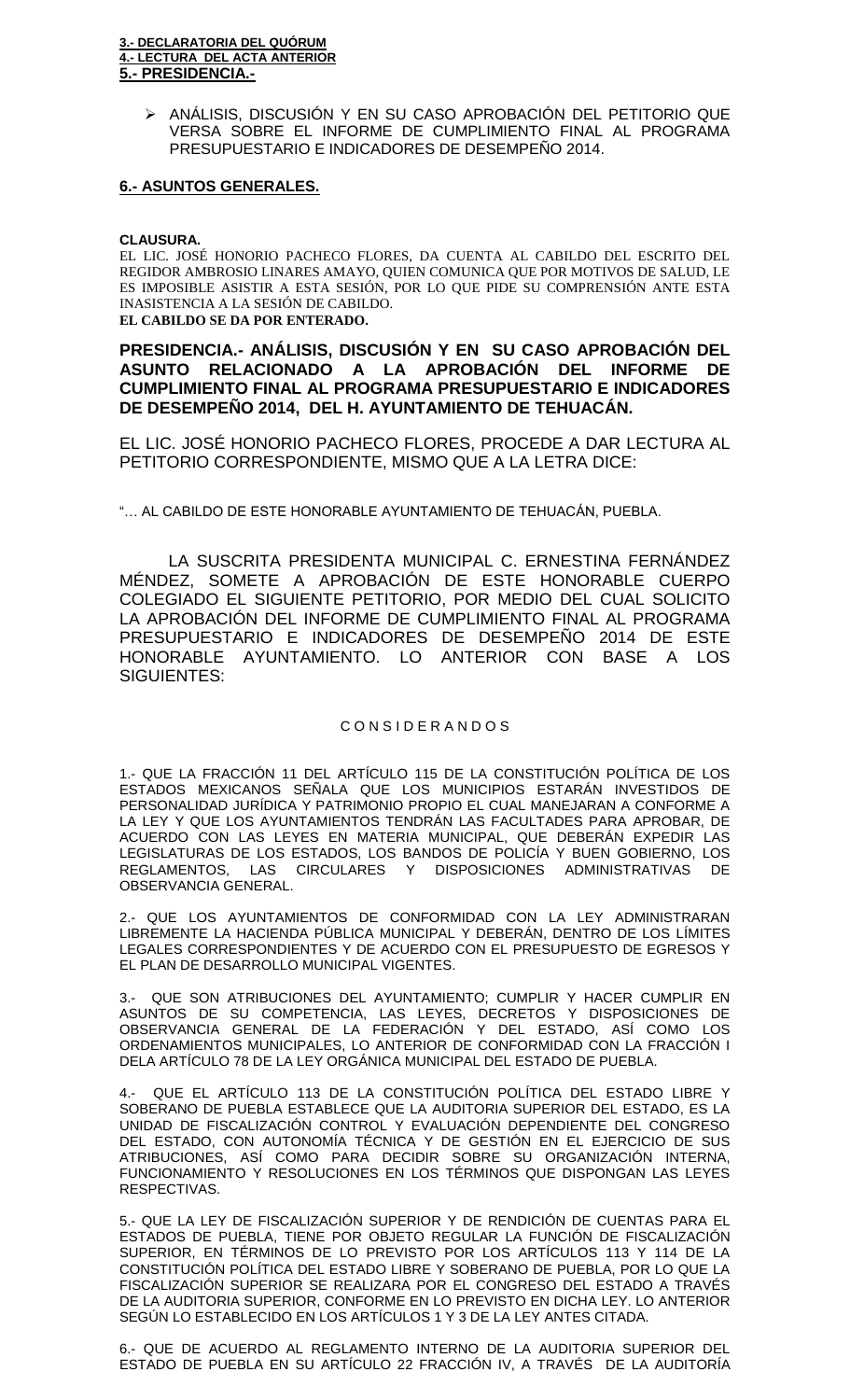ESPECIAL DE EVALUACIÓN DEL DESEMPEÑO, PODRÁ REQUERIR A LOS SUJETOS DE REVISIÓN, LA DOCUMENTACIÓN E INFORMACIÓN NECESARIA PARA LA EVALUACIÓN DEL DESEMPEÑO.

POR LO ANTERIORMENTE EXPUESTO Y FUNDADO, PREVIO ESTUDIO, ANÁLISIS Y REVISIÓN POR PARTE DE LA SUSCRITA, DE TODAS Y CADA UNA DE LAS PARTES QUE<br>CONFORMAN EL PRESENTE PETITORIO CORRESPONDIFNTE ALINFORME DE CONFORMAN EL PRESENTE PETITORIO CORRESPONDIENTE ALINFORME CUMPLIMIENTO FINAL AL PROGRAMA PRESUPUESTARIO E INDICADORES DE DESEMPEÑO 2014 DEL H. AYUNTAMIENTO DE TEHUACÁN, PUEBLA, SOLICITO ATENTAMENTE A ESTE HONORABLE CABILDO TENGAN A BIEN APROBAR EL SIGUIENTE

#### P E T I T O R I O

ÚNICO: APROBAR EL INFORME DE CUMPLIMIENTO FINAL AL PROGRAMA PRESUPUESTARIO E INDICADORES DE DESEMPEÑO 2014 DEL H. AYUNTAMIENTO DE TEHUACÁN, PUEBLA DE ACUERDO AL ANEXO 1 (FORMATO DEL PROGRAMA PRESUPUESTARIO 2014 E INDICADORES DE DESEMPEÑO DEBIDAMENTE REQUISITADOS Y ARCHIVO DIGITAL DE EVIDENCIAS) ATENTAMENTE.- TEHUACÁN, PUEBLA, A 4 DE MARZO DEL 2014.- C. ERNESTINA FERNÁNDEZ MÉNDEZ, PRESIDENTA MUNICIPAL CONSTITUCIONAL.- FIRMA LEGIBLE…"

SEÑORES REGIDORES Y SINDICO MUNICIPAL, EN VOTACIÓN SE LES CONSULTA SI SE APRUEBA LA PROPUESTA PRESENTADA EN CUESTIÓN, LOS QUE ESTÉN POR LA AFIRMATIVA SÍRVANSE MANIFESTARLO LEVANTANDO LA MANO.

HABIÉNDOSE ANALIZADO AMPLIAMENTE EL CONTENIDO DEL PETITORIO DE REFERENCIA, POR MAYORÍA CON 12 VOTOS A FAVOR Y 1 ABSTENCIÓN POR PARTE DE LA REGIDORA PALOMA NOVELO ALDAZ, INTEGRANTES DEL HONORABLE CABILDO, SE DETERMINA EL SIGUIENTE:

## **A C U E R D O**

**PRIMERO.-** SE APRUEBA EL INFORME DE CUMPLIMIENTO FINAL AL PROGRAMA PRESUPUESTARIO E INDICADORES DE DESEMPEÑO 2014, DEL H. AYUNTAMIENTO DE TEHUACÁN, PUEBLA DE ACUERDO AL ANEXO 1 (FORMATO DEL PROGRAMA PRESUPUESTARIO 2014 E INDICADORES DE DESEMPEÑO DEBIDAMENTE REQUISITADOS Y ARCHIVO DIGITAL DE EVIDENCIAS), MISMOS QUE PASAN A FORMAR PARTE DEL PRESENTE ACUERDO.

**SEGUNDO.-** ENVÍESE COPIA DEL PRESENTE ACUERDO ASÍ COMO DEL ANEXO 1 A LA AUDITORIA SUPERIOR DE ESTADO DE PUEBLA, PARA LOS EFECTOS LEGALES A LOS QUE HAYA LUGAR.

LO ANTERIORMENTE CON FUNDAMENTO EN LOS INSTRUMENTOS LEGALES INVOCADOS EN EL DOCUMENTO DE REFERENCIA.

**SINDICATURA.- ANÁLISIS DISCUSIÓN Y EN SU CASO APROBACIÓN PARA LA AUTORIZACIÓN PARA QUE LA SINDICATURA INICIE EL PROCEDIMIENTO ADMINISTRATIVO DE RESCISIÓN DEL CONTRATO NÚMERO CTO-MTP HAB- AD- 14197-2014 DE FECHA QUINCE DE DICIEMBRE DE DOS MIL CATORCE POR INCUMPLIMIENTO DEL PROVEEDOR G.P. CONSUMIBLES S.A. DE C.V. REPRESENTADA POR EL SEÑOR FELIPE RODRÍGUEZ SÁNCHEZ, RESCISIÓN QUE DEBERÁ INSTRUIRSE DE ACUERDO CON LO PREVISTO EN EL ARTÍCULO 54 DE LA LEY DE ADQUISICIONES, ARRENDAMIENTOS Y SERVICIOS DEL SECTOR PÚBICO.** 

EL LIC. JOSÉ HONORIO PACHECO FLORES, PROCEDE A DAR LECTURA AL DICTAMEN CORRESPONDIENTE, MISMO QUE A LA LETRA DICE:

## **"… HONORABLE CABILDO.**

EL SUSCRITO LIC. MIGUEL ÁNGEL ROMERO CALDERON EN MI CARÁCTER DE SINDICO MUNICIPAL DEL HONORABLE AYUNTAMIENTO DE TEHUACÁN, PUEBLA, CON FUNDAMENTO EN EL ARTICULO 100 DE LA LEY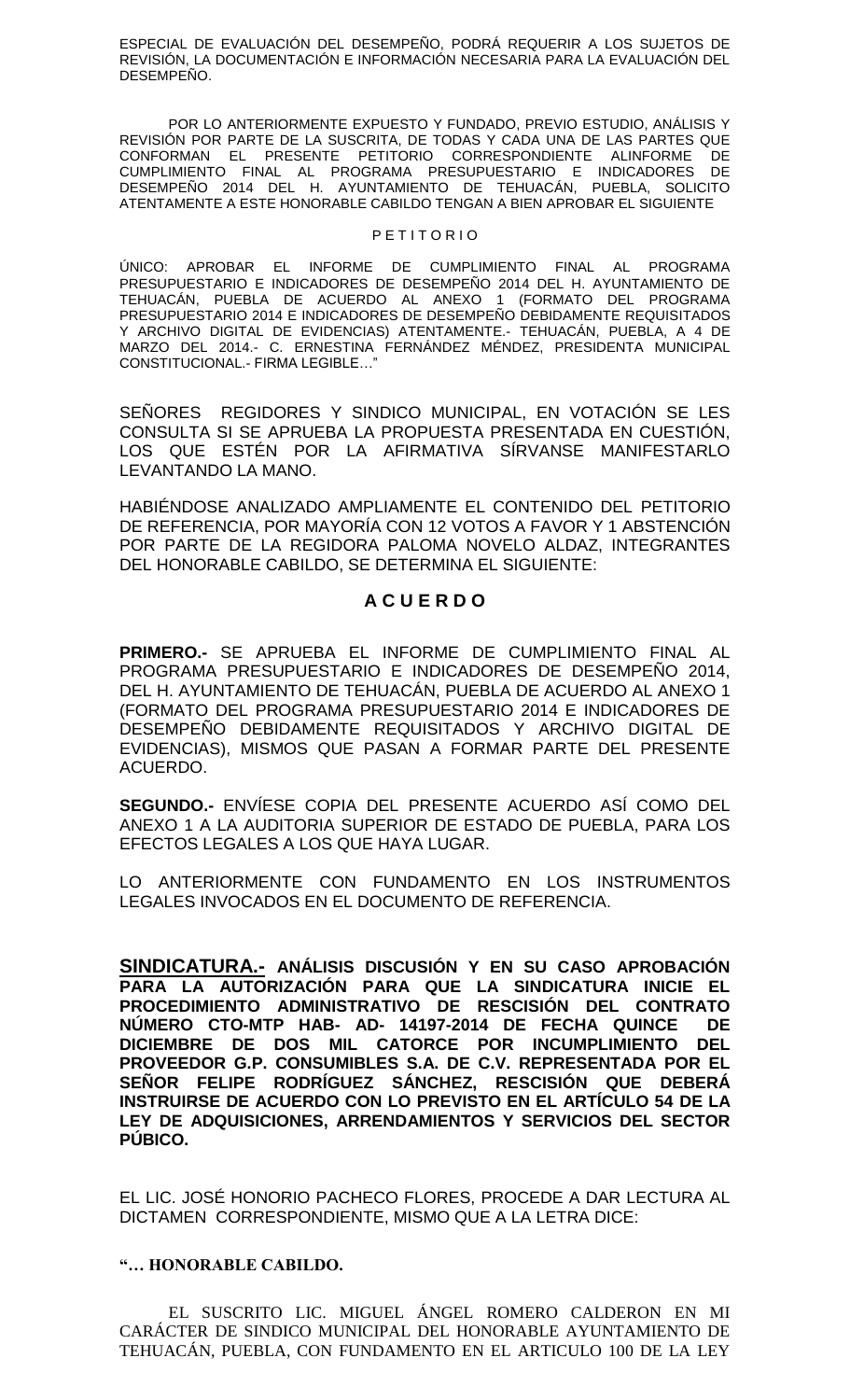ORGÁNICA MUNICIPAL DE ESTADO DE PUEBLA, SOMETO A ESTE CUERPO COLEGIADO EL PRESENTE DICTAMEN RESPECTO DE:

LA AUTORIZACIÓN PARA QUE ESTA SINDICATURA A MI CARGO, INICIE EL PROCEDIMIENTO ADMINISTRATIVO DE RESCISIÓN DEL CONTRATO NUMERO CTO-MTP HAB- AD- 14197-2014 DE FECHA QUINCE DE DICIEMBRE DE DOS MIL CATORCE POR INCUMPLIMIENTO DEL PROVEEDOR G.P. CONSUMIBLES S.A. DE C.V. REPRESENTADA POR EL SEÑOR FELIPE RODRÍGUEZ SÁNCHEZ, RECISIÓN QUE DEBERÁ INSTRUIRSE DE ACUERDO CON LO PREVISTO EN EL ARTICULO 54 DE LA **LEY DE ADQUISICIONES, ARRENDAMIENTOS Y SERVICIOS DEL SECTOR PÚBLICO.**

### **A N T E C E D E N T E S.**

PRIMERO.- QUE CON FECHA QUINCE DE DICIEMBRE DE DOS MIL CATORCE, SE CELEBRO CONTRATO DE ADQUISICIÓN, CONSISTENTE EN EL EQUIPAMIENTO DEL CENTRO DE DESARROLLO COMUNITARIO EL RIEGO, (COMPUTO, COCINA CARPINTERÍA, HERRERÍA ADJUDICADO MEDIANTE PROCEDIMIENTO DE ADJUDICACIÓN DIRECTA QUE CELEBRA POR UNA PARTE EL HONORABLE AYUNTAMIENTO DE TEHUACÁN, PUEBLA, Y POR OTRA PARTE EL PROVEEDOR G.P. CONSUMIBLES S.A. DE C.V. REPRESENTADA POR EL SEÑOR FELIPE RODRÍGUEZ SÁNCHEZ.

SEGUNDO.- QUE PARA CUBRIR EL COSTO DEL CONTRATO CITADO SE CONTO CON LA SUFICIENCIA PRESUPUESTAL NUMERO TM/FORTAMUN2014/HABITAD FED 2014/14197/2014 DE FECHA SEIS DE OCTUBRE DE DOS MIL CATORCE, Y OFICIO DE ASIGNACIÓN FEDERAL NUMERO SEDATU/DEL/ PUE/IV/3566/2014 DE FECHA DIECINUEVE DE MAYO DE DOS MIL CATORCE, EXPEDIDO POR LA SEDATU (SECRETARIA DE DESARROLLO AGRARIO, TERRITORIAL Y URBANO)

TERCERO.- QUE LA ASIGNACIÓN DEL CONTRATO A QUE SE HACE REFERENCIA EN EL PRIMERO DE LOS PUNTOS SE REALIZO MEDIANTE ADJUDICACIÓN DIRECTA DE CONFORMIDAD CON LO ESTIPULADO POR LA LEY DE ADQUISICIONES, ARRENDAMIENTO Y SERVICIOS DEL SECTOR PUBLICO, PREVIO DICTAMEN EMITIDO POR EL COMITÉ MUNICIPAL DE ADQUISICIONES, ARRENDAMIENTO Y SERVICIOS DEL MUNICIPIO DE TEHUACÁN, PUEBLA, BAJO EL NUMERO DE CONTRATO CTO-MTP HAB- AD-14197-2014.

# **C O N S I D E R A N D O:**

**PRIMERO.-** QUE EL PROVEEDOR, EMPRESA G.P. CONSUMIBLES S.A. D E C.V. SE COMPROMETIÓ A REALIZAR LA ENTREGA DE EL EQUIPAMIENTO DEL CENTRO DE DESARROLLO COMUNITARIO EL RIEGO, CONSISTENTE EN EQUIPO DE COMPUTO, COCINA, CARPINTERÍA, HERRERÍA.

SI EMBARGO A LA PRESENTE FECHA, Y NO OBSTANTE QUE SE HA REQUERIDO A LA EMPRESA EN FORMA EXTRAJUDICIAL PARA QUE CUMPLA CON LO PREVISTO EN EL CONTRATO CITADO, DICHA EMPRESA HA SIDO OMISA EN EL CUMPLIMIENTO DEL CITADO CONTRATO.

**SEGUNDO** ES PROCEDENTE QUE ESTE HONORABLE CUERPO EDICILIO AUTORICE QUE SE INSTRUYA A LA SINDICATURA MUNICIPAL, A CONCILIAR Y/O SE PROCEDA A INICIAR EL PROCEDIMIENTO ADMINISTRATIVO DE RESCISIÓN DE CONTRATO, SEGÚN LO PREVISTO POR EL ARTICULO 54 DE LA **LEY DE ADQUISICIONES, ARRENDAMIENTOS Y SERVICIOS DEL SECTOR PÚBLICO, DE APLICACIÓN FEDERAL. QUE A LA LETRA DICEN:**

**Artículo 54.** Las dependencias y entidades podrán en cualquier momento rescindir administrativamente los contratos cuando el proveedor incurra en incumplimiento de sus obligaciones, conforme al procedimiento siguiente:

- **I.** Se iniciará a partir de que al proveedor le sea comunicado por escrito el incumplimiento en que haya incurrido, para que en un término de cinco días hábiles exponga lo que a su derecho convenga y aporte, en su caso, las pruebas que estime pertinentes;
- **II.** Transcurrido el término a que se refiere la fracción anterior, la dependencia o entidad contará con un plazo de quince días para resolver, considerando los argumentos y pruebas que hubiere hecho valer el proveedor. La determinación de dar o no por rescindido el contrato deberá ser debidamente fundada, motivada y comunicada al proveedor dentro dicho plazo, y
- **III.** Cuando se rescinda el contrato se formulará el finiquito correspondiente, a efecto de hacer constar los pagos que deba efectuar la dependencia o entidad por concepto de los bienes recibidos o los servicios prestados hasta el momento de rescisión.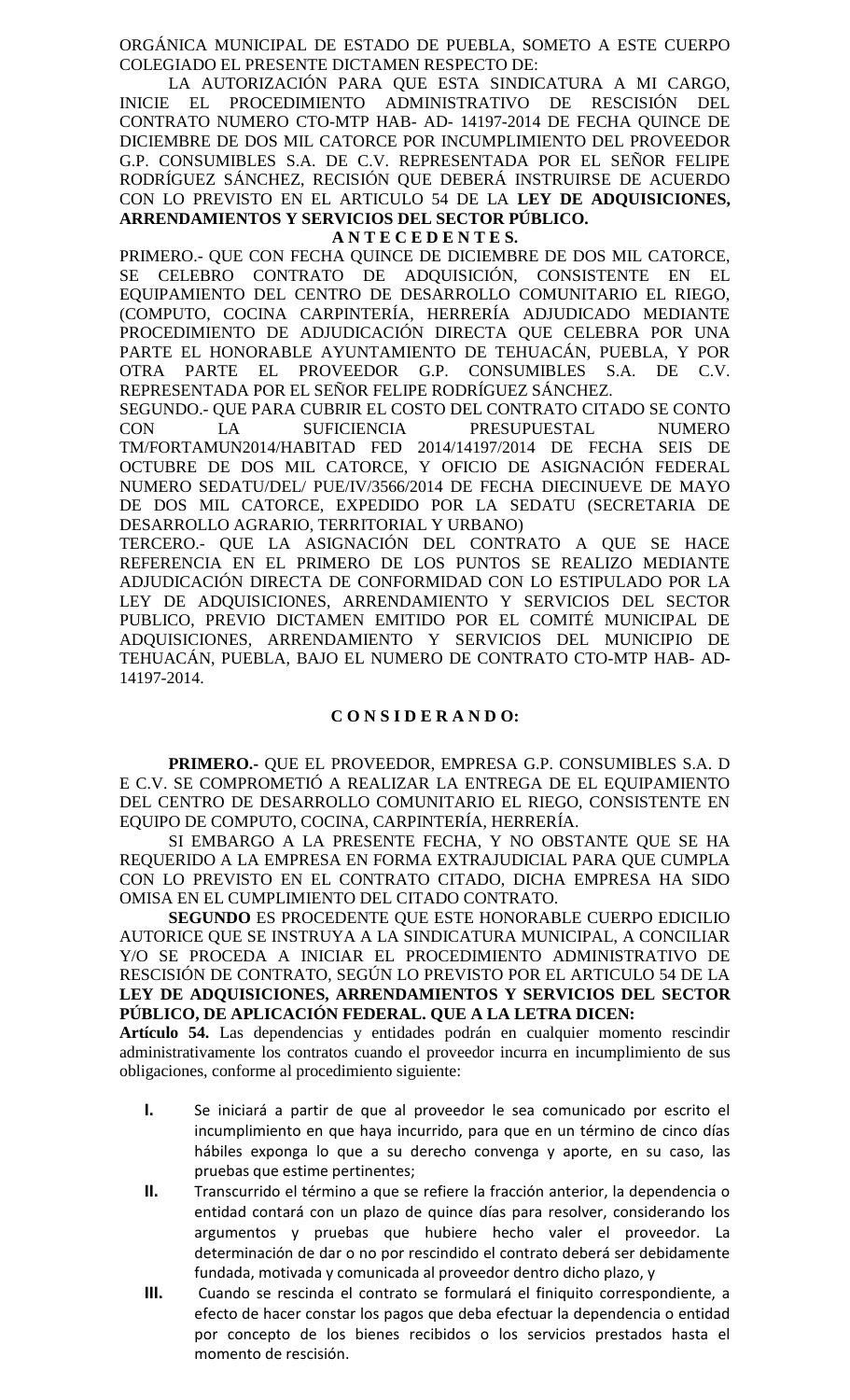Iniciado un procedimiento de conciliación las dependencias y entidades, bajo su responsabilidad, podrán suspender el trámite del procedimiento de rescisión.

Si previamente a la determinación de dar por rescindido el contrato, se hiciere entrega de los bienes o se prestaren los servicios, el procedimiento iniciado quedará sin efecto, previa aceptación y verificación de la dependencia o entidad de que continúa vigente la necesidad de los mismos, aplicando, en su caso, las penas convencionales correspondientes.

La dependencia o entidad podrá determinar no dar por rescindido el contrato, cuando durante el procedimiento advierta que la rescisión del contrato pudiera ocasionar algún daño o afectación a las funciones que tiene encomendadas. En este supuesto, deberá elaborar un dictamen en el cual justifique que los impactos económicos o de operación que se ocasionarían con la rescisión del contrato resultarían más inconvenientes.

Al no dar por rescindido el contrato, la dependencia o entidad establecerá con el proveedor otro plazo, que le permita subsanar el incumplimiento que hubiere motivado el inicio del procedimiento. El convenio modificatorio que al efecto se celebre deberá atender a las condiciones previstas por los dos últimos párrafos del artículo 52 de esta Ley.

Cuando por motivo del atraso en la entrega de los bienes o la prestación de los servicios, o el procedimiento de rescisión se ubique en un ejercicio fiscal diferente a aquél en que hubiere sido adjudicado el contrato, la dependencia o entidad convocante podrá recibir los bienes o servicios, previa verificación de que continúa vigente la necesidad de los mismos y se cuenta con partida y disponibilidad presupuestaria del ejercicio fiscal vigente, debiendo modificarse la vigencia del contrato con los precios originalmente pactados. Cualquier pacto en contrario a lo dispuesto en este artículo se considerará nulo.

**TERCERO.**- DEBIDO A LA NECESIDAD IMPERIOSA DE INICIAR LA FUNCIONALIDAD DEL CENTRO DE DESARROLLO COMUNITARIO EL RIEGO, ES PROCEDENTE QUE ESTE CUERPO EDILICIO, AUTORICE LA REALIZACIÓN DEL EQUIPAMIENTO DE DICHO CENTRO EN CUANTO A LAS ÁREAS DE COMPUTO, COCINA, CARPINTERÍA Y HERRERÍA, CON LAS MISMA ESPECIFICACIONES QUE CONTIENE DICTAMEN EMITIDO POR EL COMITÉ MUNICIPAL DE ADQUISICIONES, ARRENDAMIENTO Y SERVICIOS DEL MUNICIPIO DE TEHUACÁN, PUEBLA, BAJO EL NUMERO DE CONTRATO CTO-MTP HAB- AD- 14197-2014, ACLARO QUE SOLO EN CUANTO A ESPECIFICACIONES Y DETERMINACIÓN DE LA CALIDAD, NUMERO DE LOS BIENES, PERO CON LA CONDICIÓN QUE SE REALIZARA EL CAMBIO DE MODALIDAD PARA LA ADQUISICIÓN DE LOS BIENES CITADOS Y QUE SERA POR ADMINISTRACIÓN MUNICIPAL, ESTO CON FUNDAMENTO EN EL LOS ARTICULO 78 FRACCIÓN XVIII DE LA LEY ORGÁNICA MUNICIPAL QUE A LA LETRA DICE:

**ARTÍCULO 78.-** Son atribuciones de los Ayuntamientos:

**FRACCIÓN XVIII.-** Promover cuanto estime conveniente para el progreso económico, social y cultural del Municipio y acordar la realización de las obras públicas que fueren necesarias;.

**CUARTO.-** ES PROCEDENTE INICIAR PROCEDIMIENTO ADMINISTRATIVO Y RESPONSABILIDAD, EN CONTRA DEL LICENCIADO GERARDO TORREZ NOLASCO EX DIRECTOR DEL DEPARTAMENTO DE ASUNTOS JURÍDICOS, POR LAS INCONSISTENCIA Y ERRORES QUE CONTIENE EL CONTRATO DE FECHA QUINCE DE DICIEMBRE DE DOS MIL CATORCE, YA QUE INDEPENDIENTEMENTE DE QUE LE EMPRESA CONTRATADA Y PROVEEDORA CONOCIDA COMO G.P. CONSUMIBLES S.A. DE C.V. NO REALIZO EL CUMPLIMIENTO DEL CONTRATO EN CITA, CABE DESTACAR QUE EN PARTE SE DEBIÓ A QUE EL CONTRATO CITADO NO FUE REALIZADO CON LA DILIGENCIA DEBIDA Y CON LA APLICACIÓN DE CONOCIMIENTO TÉCNICO JURÍDICOS, PUES EL AHORA EX DIRECTO DEL DEPARTAMENTO JURÍDICO DEBIÓ ANTE TODO, BUSCAR EL ASEGURAMIENTO DEL CUMPLIMIENTO DEL CONTRATO POR PARTE DE LA EMPRESA PROVEEDORA DE SERVICIOS Y BIENES, SITUACIÓN QUE NO ACONTECIÓ, POR LO QUE SE DEBE DAR VISTA A LA CONTRALORÍA MUNICIPAL DE ESTE AYUNTAMIENTO PARA QUE INICIE EL TRAMITE DE INVESTIGACIÓN DE LOS INVOLUCRADOS Y EN SU CASO FINCAR LA RESPONSABILIDAD ADMINISTRATIVA CORRESPONDIENTE, ESTO TIENE FUNDAMENTO EN EL ARTICULO 50 FRACCIÓN I DE LA LEY DE SERVIDORES PÚBLICOS DEL ESTADO QUE LA LETRA DICE:

**Artículo 50.-** Los servidores públicos para salvaguardar la legalidad, honradez, lealtad, imparcialidad y eficiencia que han de observarse en el servicio público, independientemente de las obligaciones específicas que corresponda a su empleo, cargo o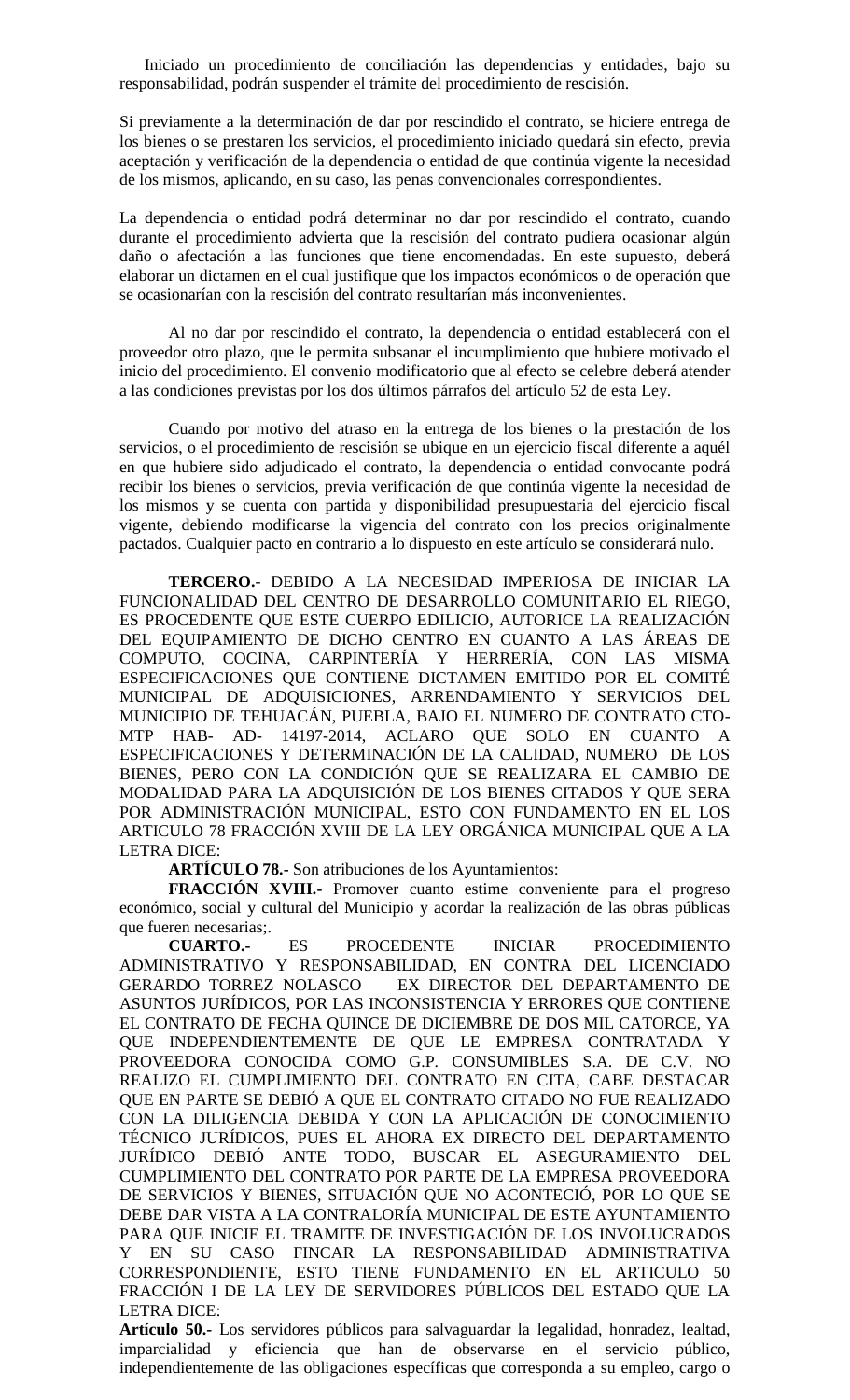comisión, tendrán las siguientes:

I.- Cumplir con la máxima diligencia el servicio que le sea encomendado y abstenerse de cualquier acto u omisión que cause la suspensión o deficiencia de dicho servicio o implique abuso o ejercicio indebido de un empleo, cargo o comisión;

POR LO ANTERIORMENTE EXPUESTO Y FUNDADO SOMETO A ESTE CUERPO EDILICIO EL SIGUIENTE:

#### **D I C T A M E N**

**PRIMERO.**- LA AUTORIZACIÓN PARA QUE LA SINDICATURA A MI CARGO, INICIE EL PROCEDIMIENTO ADMINISTRATIVO DE RESCISIÓN DEL CONTRATO NUMERO CTO-MTP HAB- AD- 14197-2014 DE FECHA QUINCE DE DICIEMBRE DE DOS MIL CATORCE POR INCUMPLIMIENTO DEL PROVEEDOR G.P. CONSUMIBLES S.A. DE C.V. REPRESENTADA POR EL SEÑOR FELIPE RODRÍGUEZ SÁNCHEZ, RECISIÓN QUE DEBERÁ INSTRUIRSE DE ACUERDO CON LO PREVISTO EN EL ARTICULO 54 DE LA **LEY DE ADQUISICIONES, ARRENDAMIENTOS Y SERVICIOS DEL SECTOR PÚBLICO.**

**SEGUNDO.-** CON EL OBJETO DE CUMPLIR EN FORMA INMEDIATA Y PRIORITARIA CON LA APERTURA DEL SERVICIO DEL CENTRO DE DESARROLLO COMUNITARIO EL RIEGO, SE AUTORICE POR ESTE CUERPO EDILICIO, LA ADQUISICIÓN DEL EQUIPAMIENTO DE COMPUTO, COCINA, CARPINTERÍA, HERRERÍA DEL CENTRO DE DESARROLLO COMUNITARIO EL RIEGO, CON LAS MISMA ESPECIFICACIONES QUE CONTIENE DICTAMEN EMITIDO POR EL COMITÉ MUNICIPAL DE ADQUISICIONES, ARRENDAMIENTO Y SERVICIOS DEL MUNICIPIO DE TEHUACÁN, PUEBLA, PERO CON LA CONDICIÓN DE CAMBIO DE MODALIDAD Y SE REALICE POR ADMINISTRACIÓN MUNICIPAL.

**TERCERO.**- SE ORDENE A LA CONTRALORÍA MUNICIPAL DE ESTE AYUNTAMIENTO INICIAR PROCEDIMIENTO ADMINISTRATIVO DE RESPONSABILIDAD, EN CONTRA DEL LICENCIADO GERARDO TORREZ NOLASCO, EX DIRECTOR DEL DEPARTAMENTO DE ASUNTOS JURÍDICOS, POR LAS INCONSISTENCIAS Y ERRORES QUE CONTIENE EL CONTRATO DE FECHA QUINCE DE DICIEMBRE DE DOS MIL CATORCE, Y AL QUE ME HE REFERIDO EN ESTE DICTAMEN, YA QUE INDEPENDIENTEMENTE DE QUE LE EMPRESA CONTRATADA Y PROVEEDORA CONOCIDA COMO G.P. CONSUMIBLES S.A. DE C.V. NO REALIZO EL CUMPLIMIENTO DEL CONTRATO EN CITA, CABE DESTACAR QUE EN PARTE SE DEBIÓ A QUE EL CONTRATO CITADO NO FUE REALIZADO CON LA DILIGENCIA DEBIDA Y CON LA APLICACIÓN DE CONOCIMIENTO TÉCNICO JURÍDICO, PUES EL AHORA EX DIRECTOR DEL DEPARTAMENTO JURÍDICO DEBIÓ ANTE TODO BUSCAR EL ASEGURAMIENTO DEL CUMPLIMIENTO DEL CONTRATO POR PARTE DE LA EMPRESA PROVEEDORA DE SERVICIOS Y BIENES, SITUACIÓN QUE NO ACONTECIÓ, POR LO QUE LA CONTRALORÍA MUNICIPAL DE ESTE AYUNTAMIENTO DEBERÁ INICIAR EL TRAMITE DE INVESTIGACIÓN DE LOS INVOLUCRADOS Y EN SU CASO FINCAR LA RESPONSABILIDAD ADMINISTRATIVA CORRESPONDIENTE, CON FUNDAMENTO EN EL ARTICULO 50 DE LA LEY DE RESPONSABILIDADES DE LOS SERVIDORES PÚBLICOS DEL ESTADO.- **"POR LA FE Y LA ESPERANZA DE TEHUACÁN".- CUATRO DE MARZO DE DOS MIL QUINCE.- LIC. MIGUEL ÁNGEL ROMERO CALDERON.- SÍNDICO MUNICIPAL CONSTITUCIONAL DE TEHUACÁN, PUEBLA.- FIRMA ILEGIBLE".** DESPUES DE LA LECTURA DEL PRESENTE DICTAMEN, SURJEN LOS SIGUIENTES COMENTARIOS:

EXPLICA EL LIC. MIGUEL ÁNGEL ROMERO CALDERON: QUE ES PARA DEJAR EN CLARO CON LOS MEDIOS Y CIUDADANOS LO QUE ESTÁ PASANDO, YA QUE LA EMPRESA CON LA QUE TENEMOS PROBLEMA TIENE QUE CUMPLIR CON EL CONTRATO QUE YA ESTÁ, POR QUE ESE CONTRATO NO ESTÁ CUMPLIDO, POR ESTA RAZÓN PIDE A LOS REGIDORES SU AUTORIZACIÓN PARA LLEVAR ACABO ESTE PROCEDIMIENTO ADMINISTRATIVO.

EL REGIDOR JUAN ÁLVAREZ CAMPOS: PREGUNTA QUE SI LA EMPRESA QUE INCUMPLE TAMBIÉN TRABAJO CON LA ADMINISTRACIÓN PASADA, Y SI YA SABEN CÓMO TRABAJA POR QUE SE CONTRATÓ.

EL LIC. MIGUEL ÁNGEL ROMERO CALDERON: RESPONDE QUE SI ES LA MISMA EMPRESA QUE TRABAJO EN LA ADMINISTRACIÓN PASADA, POR ESO ES IMPORTANTE QUE CONTRALORÍA EMPIECE EL PROCEDIMIENTO PORQUE HAY QUE CHECAR QUIEN CONTRATO.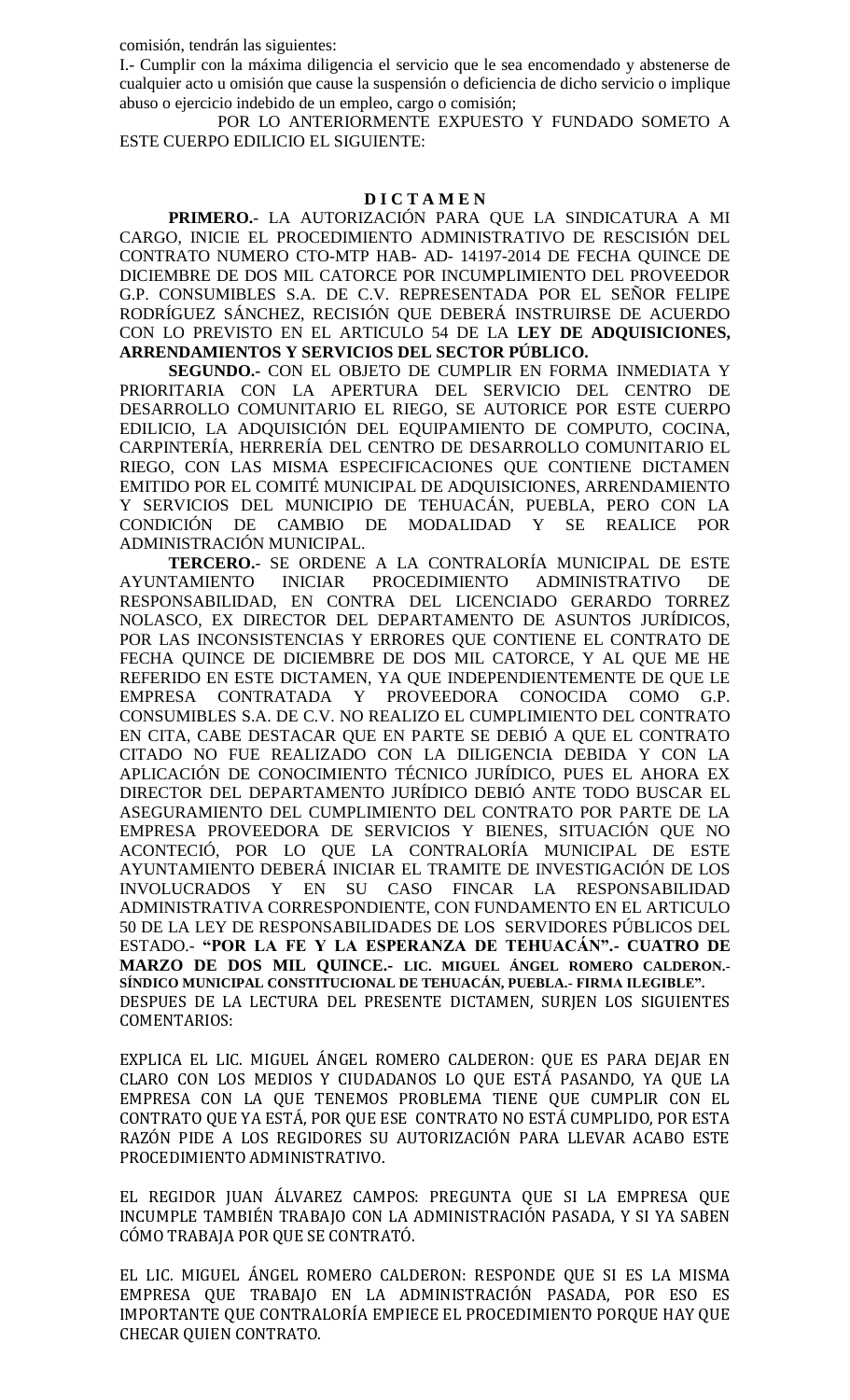LA REGIDORA NORMA LILIANA FLORES MÉNDEZ: PIDE SOLUCIONAR ESTO COLOCANDO FILTROS MÁS SEGUROS EN CADA ÁREA, Y VIGILANCIA OCULAR EN CADA UNA DE LAS EMPRESAS QUE SE VAYA A CONTRATAR, Y SOLICITA HACER UN DICTAMEN PARA COLOCAR LOS FILTROS MÁS ESTRICTOS PARA EL EMPADRONAMIENTO DE LOS PROVEEDORES, Y PIDE A LA SEÑORA QUE SE LES DE ASESORÍA A CADA ÁREA PARA NO INCURRIR EN ESTE TIPO DE SITUACIONES.

LA REGIDORA CLAUDIA OROZCO LÓPEZ: PREGUNTA QUE SI YA SE LE HABÍA PAGADO A ESA EMPRESA.

EL LIC. MIGUEL ÁNGEL ROMERO CALDERON: RESPONDE QUE NO, QUE DEL DINERO DEL TALLER ESTA INTEGRO, Y SI LA EMPRESA NO CUMPLIÓ CON LO ESTABLECIDO QUE REGRESE LO QUE SE LE DIO.

LA REGIDORA NORMA LILIANA FLORES MÉNDEZ: COMENTA QUE DEBEMOS PEDIR QUE EL DINERO SE DESIGNE PARA EL EQUIPAMIENTO.

LA REGIDORA CLAUDIA OROZCO LÓPEZ: PREGUNTA QUE SI SE VA SEGUIR IGUAL CON TODAS LAS EMPRESAS.

EL LIC. MIGUEL ÁNGEL ROMERO CALDERON: RESPONDE QUE NO, QUE YA SE ESTÁ CHECANDO COMO SE VA A TRABAJAR CON LAS EMPRESAS.

REGIDOR JOSÉ BERNARDO POZOS GUTIÉRREZ: ES UN ASUNTO DELICADO Y EL SÍNDICO CON LA EXPERIENCIA QUE TIENE SABE LO QUE HACE, PERA TAMBIÉN SABEMOS QUE LA LEY TIENE INTERPRETACIONES MUY DISTINTAS, PERO EN RELACIÓN A LO QUE COMENTA LA REGIDORA NORMA PIDE PODER TENER UNA CAPACITACIÓN.

EL LIC. MIGUEL ÁNGEL ROMERO CADERON, MANIFIESTA QUE LA LEY SI ES INTERPRETATIVA PERO HAY CONTRATOS QUE SE TIENEN QUE CUMPLIR CABALMENTE Y SIEMPRE HE DICHO QUE LOS CONTRATOS ES VOLUNTAD DE LAS PARTES, Y LO FIRMA CUANDO YA ESTÁ MUY BIEN LEÍDO, Y YA QUIEN LO VA A INTERPRETAR ES EL JUEZ AL MOMENTO DE PRESENTÁRSELO.

LA REGIDORA MARTHA GARCÍA DE LA CADENA ROMERO COMENTA: MÁS QUE ACUERDO LA LEY ORGÁNICA MUNICIPAL NOS OBLIGA A ESTAR ATENTOS A ESTAS SITUACIONES, Y ESTÁ DE ACUERDO EN FORMAR LA COMISIÓN PARA LA INSPECCIÓN DE ESTOS CONTRATOS.

EL REGIDOR VÍCTOR MANUEL RODRÍGUEZ LEZAMA: COMENTA SOBRE UNA SALA LÚDICA QUE EXISTE AHÍ EN EL RIEGO QUE NO LE DAN EL USO ADECUADO Y LA OCUPAN PARA BODEGA Y DE REPENTE SE ATIENDE A NIÑOS CON AUTISMO Y ELLOS PUEDEN OCUPAR ESA SALA Y APROVECHÓ EL MOMENTO PARA VER SI SE LE PUEDE DAR LA SALA A ÉL.

LA C. PRESIDENTA MUNICIPAL ERNESTINA FERNÁNDEZ MÉNDEZ: RESPONDE QUE SÍ, QUE LO VAN A CHECAR.

SEÑORES REGIDORES Y SINDICO MUNICIPAL, EN VOTACIÓN SE LES CONSULTA SI SE APRUEBA LA PROPUESTA PRESENTADA EN CUESTIÓN, LOS QUE ESTÉN POR LA AFIRMATIVA SÍRVANSE MANIFESTARLO LEVANTANDO LA MANO.

HABIÉNDOSE ANALIZADO AMPLIAMENTE EL CONTENIDO DEL PETITORIO DE REFERENCIA, POR MAYORÍA CON 12 VOTOS A FAVOR Y 1 ABSTENCIÓN POR PARTE DE LA REGIDORA PALOMA NOVELO ALDAZ, INTEGRANTES DEL HONORABLE CABILDO, SE DETERMINA EL SIGUIENTE:

# **A C U E R D O**

**PRIMERO.**- SE AUTORIZA QUE LA SINDICATURA MUNICIPAL A CARGO DEL LIC. MIGUEL ÁNGEL ROMERO CALDERON, INICIE EL PROCEDIMIENTO ADMINISTRATIVO DE RESCISIÓN DEL CONTRATO NUMERO CTO-MTP HAB- AD- 14197-2014 DE FECHA QUINCE DE DICIEMBRE DE DOS MIL CATORCE POR INCUMPLIMIENTO DEL PROVEEDOR G.P. CONSUMIBLES S.A. DE C.V. REPRESENTADA POR EL SEÑOR FELIPE RODRÍGUEZ SÁNCHEZ, RECISIÓN QUE DEBERÁ INSTRUIRSE DE ACUERDO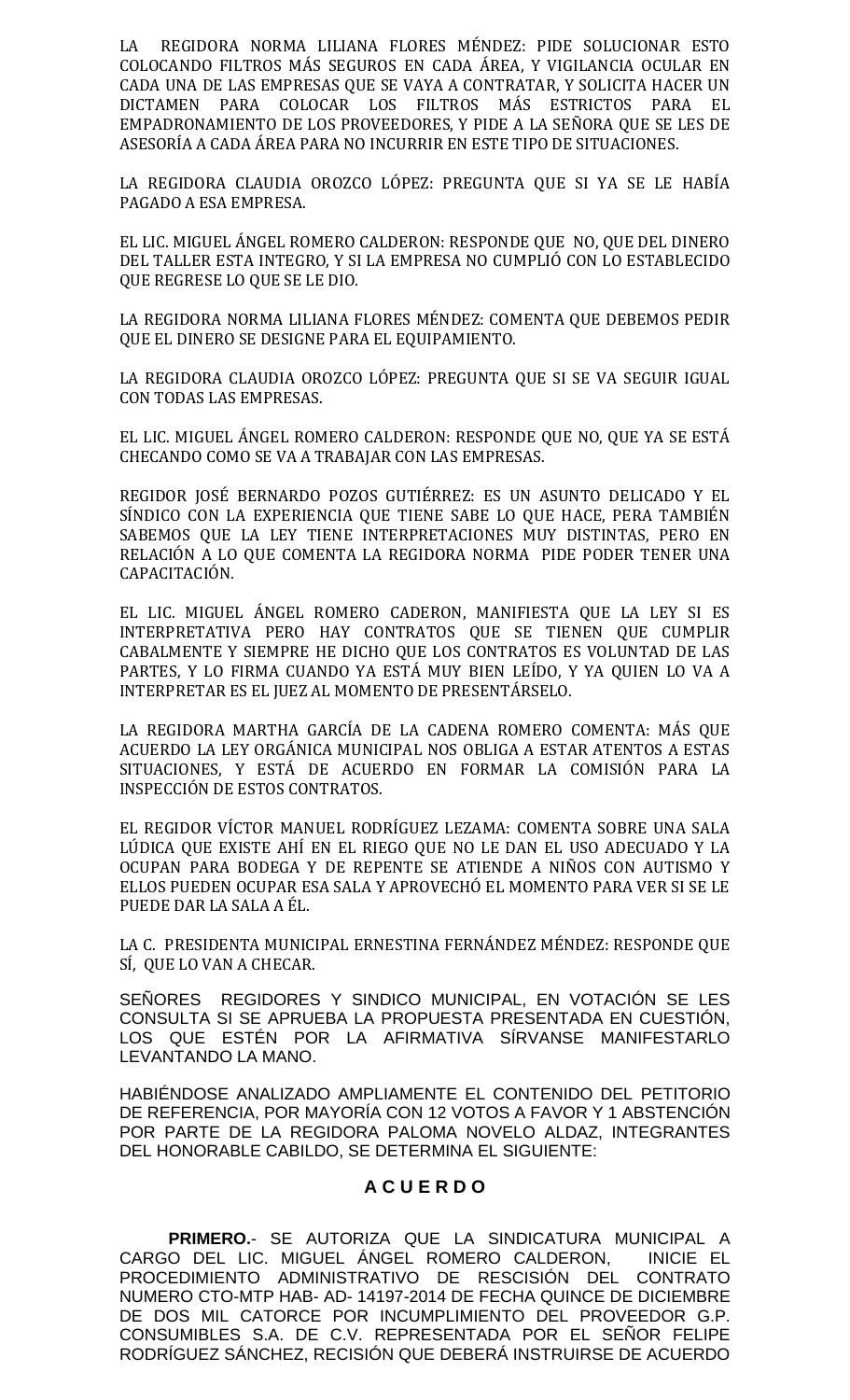## CON LO PREVISTO EN EL ARTICULO 54 DE LA **LEY DE ADQUISICIONES, ARRENDAMIENTOS Y SERVICIOS DEL SECTOR PÚBLICO.**

**SEGUNDO.-** CON EL OBJETO DE CUMPLIR EN FORMA INMEDIATA Y PRIORITARIA CON LA APERTURA DEL SERVICIO DEL CENTRO DE DESARROLLO COMUNITARIO EL RIEGO, SE AUTORIZA POR ESTE CUERPO EDILICIO, LA ADQUISICIÓN DEL EQUIPAMIENTO DE COMPUTO, COCINA, CARPINTERÍA, HERRERÍA DEL CENTRO DE DESARROLLO COMUNITARIO EL RIEGO, CON LAS MISMA ESPECIFICACIONES QUE CONTIENE DICTAMEN EMITIDO POR EL COMITÉ MUNICIPAL DE ADQUISICIONES, ARRENDAMIENTO Y SERVICIOS DEL MUNICIPIO DE TEHUACÁN, PUEBLA, PERO CON LA CONDICIÓN DE CAMBIO DE MODALIDAD Y SE REALICE POR ADMINISTRACIÓN MUNICIPAL.

**TERCERO.**- SE ORDENA A LA CONTRALORÍA MUNICIPAL DE ESTE AYUNTAMIENTO INICIAR PROCEDIMIENTO ADMINISTRATIVO DE RESPONSABILIDAD, EN CONTRA DEL LICENCIADO GERARDO TORREZ NOLASCO, EX DIRECTOR DEL DEPARTAMENTO DE ASUNTOS JURÍDICOS, POR LAS INCONSISTENCIAS Y ERRORES QUE CONTIENE EL CONTRATO DE FECHA QUINCE DE DICIEMBRE DE DOS MIL CATORCE, Y AL QUE ME HE REFERIDO EN ESTE DICTAMEN, YA QUE INDEPENDIENTEMENTE DE QUE LE EMPRESA CONTRATADA Y PROVEEDORA CONOCIDA COMO G.P. CONSUMIBLES S.A. DE C.V. NO REALIZÓ EL CUMPLIMIENTO DEL CONTRATO EN CITA, CABE DESTACAR QUE EN PARTE SE DEBIÓ A QUE EL CONTRATO CITADO NO FUE REALIZADO CON LA DILIGENCIA DEBIDA Y CON LA APLICACIÓN DE CONOCIMIENTO TÉCNICO JURÍDICO, PUES EL AHORA EX DIRECTOR DEL DEPARTAMENTO JURÍDICO DEBIÓ ANTE TODO BUSCAR EL ASEGURAMIENTO DEL CUMPLIMIENTO DEL CONTRATO POR PARTE DE LA EMPRESA PROVEEDORA DE SERVICIOS Y BIENES, SITUACIÓN QUE NO ACONTECIÓ, POR LO QUE LA CONTRALORÍA MUNICIPAL DE ESTE AYUNTAMIENTO DEBERÁ INICIAR EL TRAMITE DE INVESTIGACIÓN DE LOS INVOLUCRADOS Y EN SU CASO FINCAR LA RESPONSABILIDAD ADMINISTRATIVA CORRESPONDIENTE, CON FUNDAMENTO EN EL ARTICULO 50 DE LA LEY DE RESPONSABILIDADES DE LOS SERVIDORES PÚBLICOS DEL ESTADO.

LO ANTERIORMENTE CON FUNDAMENTO EN LOS INSTRUMENTOS LEGALES INVOCADOS EN EL DOCUMENTO DE REFERENCIA.

**ASUNTOS GENERALES.- COMISIÓN DE DESARROLLO URBANO Y OBRAS PÚBLICAS.-** DICTAMEN QUE VERSA SOBRE: **ANÁLISIS, DISCUSIÓN Y EN SU CASO APROBACION PARA LA AUTORIZACION DE SEGREGACIONES SEGÚN LAS SUPERFICIES Y FRENTES MINIMOS PARA LOS CASOS QUE A CONTINUACION SE EXPONEN DE LOS PREDIOS.**

SEÑOR REGIDOR TIENE USTED EL USO DE LA PALABRA.

EL REGIDOR JUAN ÁLVAREZ CAMPOS, PROCEDE A DAR LECTURA AL DICTAMEN CORRESPONDIENTE, MISMO QUE A LA LETRA DICE:

## **TEHUACÁN, PUEBLA; A 03 DE MARZO DEL AÑO DOS MIL QUINCE.**

#### **"HONORABLE CUERPO EDILICIO DEL AYUNTAMIENTO DE TEHUACAN"**

LOS SUSCRITOS C. JUAN ÁLVAREZ CAMPOS REGIDOR PRESIDENTE, C. JESUS AMADOR HERNÁNDEZ MARTÍNEZ, LIC. PIOQUINTO APOLINAR LEYVA, LAE. NORMA LILIANA FLORES MENDEZ, C. GLADYS GUADALUPE MARTÍNEZ GONZÁLEZ, Y C. CLAUDIA OROZCO LÓPEZ, REGIDORES MIEMBROS DE LA **COMISIÓN DE DESARROLLO URBANO Y OBRAS PÚBLICAS** QUE EN USO DE LAS FACULTADES QUE SE NOS CONFIERE EN TÉRMINOS DE LO QUE DISPONEN LOS ARTÍCULOS **92** FRACCIONES **I,IV**, **94**, **96** FRACCIÓN **III**Y **98** DE LA LEY ORGÁNICA MUNICIPAL; Y TOMANDO EN CONSIDERACIÓN LOS ARGUMENTOS QUE EN EL PRESENTE SE VIERTEN, SOMETEMOS A USTEDES EL PRESENTE DICTAMEN QUE VERSA SOBRE: **ANÁLISIS, DISCUSIÓN Y EN SU CASO APROBACION PARA LA AUTORIZACION DE SEGREGACIONES SEGÚN LAS SUPERFICIES Y FRENTES MINIMOS PARA LOS CASOS QUE ACONTINUACION SE EXPONEN DE LOS PREDIOS,** BASÁNDONOS EN LOS SIGUIENTES: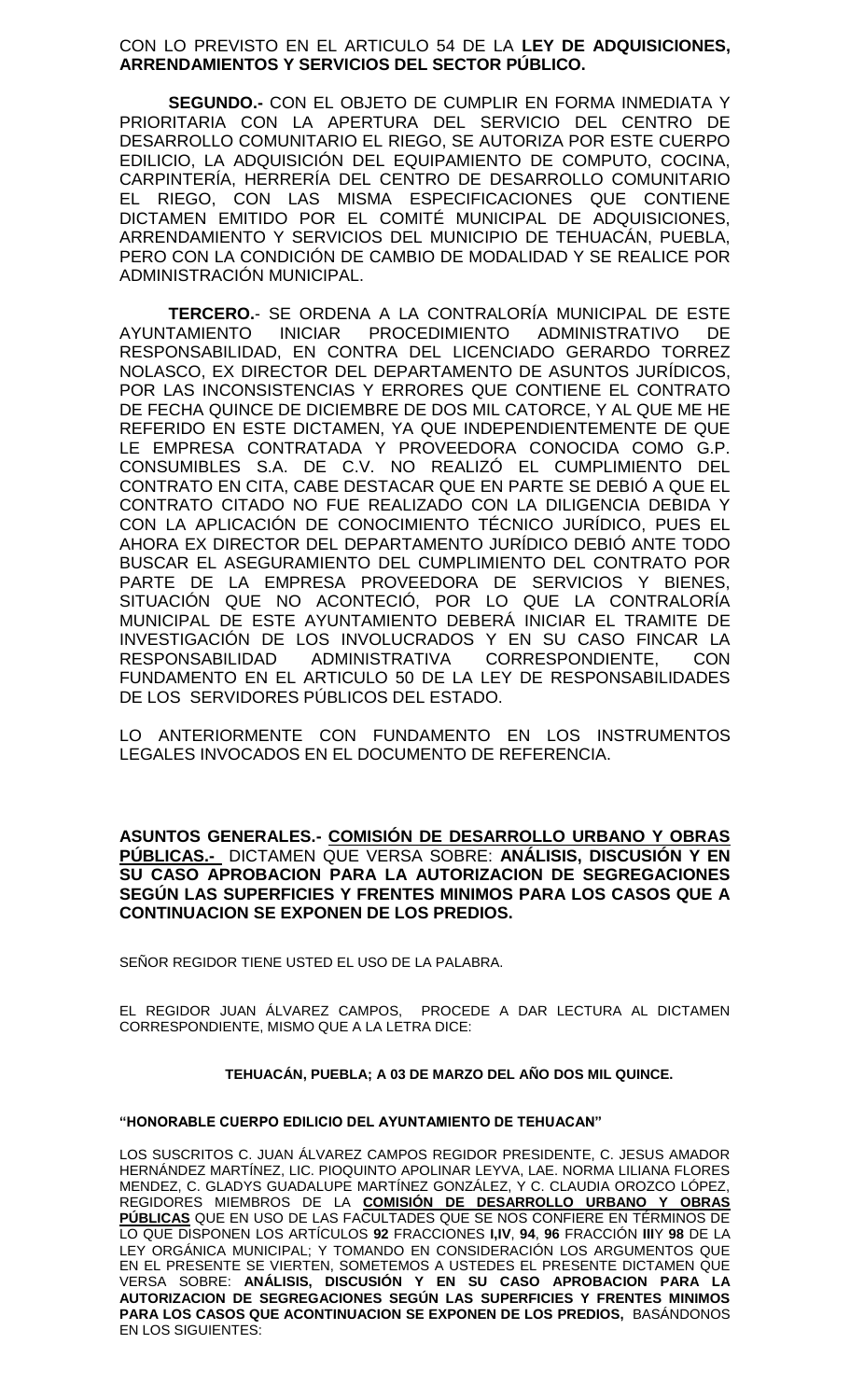# **A N T E C E D E N T E S**

**PRIMERO**: QUE EL DÍA MIÉRCOLES 12 DE FEBRERO DE 2014 SE PUBLICA EN EL PERIÓDICO OFICIAL DEL ESTADO DE PUEBLA EL PROGRAMA MUNICIPAL DE DESARROLLO URBANO SUSTENTABLE DE TEHUACÁN, EL CUAL ESTABLECE LA DESARROLLO URBANO SUSTENTABLE DE TEHUACÁN, EL CUAL ESTABLECE LA<br>ZONIFICACIÓN Y LOS CRITERIOS APLICABLES A LOS PREDIOS Y LOTES EN EL MUNICIPIO DE TEHUACÁN CON RESPECTO AL FRENTE Y SUPERFICIE MÍNIMA.

DE ACUERDO AL PROGRAMA MUNICIPAL DE DESARROLLO URBANO SUSTENTABLE DE TEHUACÁN EL CUAL MANEJA UNA TABLA DE DENSIDADES QUE ESTIPULA LAS CARACTERÍSTICAS MINIMAS QUE DEBE CUMPLIR UN PREDIO EN LO QUE SE REFIERA AL FRENTE MINIMO A LA VIA PÚBLICA Y LA SUPERFICIE MINIMA DEL MISMO COMO SE INDICA A CONTINUACION:

| <b>ZONIFICACION</b> | SUPERFICIE MINIMA m <sup>2</sup> | <b>FRENTE A LA VIA</b><br><b>PUBLICA M</b> |
|---------------------|----------------------------------|--------------------------------------------|
|                     | 800                              |                                            |
|                     | 300                              |                                            |
|                     |                                  |                                            |
| HЗ                  |                                  |                                            |
|                     |                                  |                                            |

**SEGUNDO.-** DE ACUERDO AL PUNTO QUE SE MENCIONA CON ANTELACION Y EN BASE AL PROGRAMA DE DESARROLLO URBANO ESTA DIRECCION NO SE ENCUENTRA EN LA POSIBILIDAD DE PODER OTORGAR LAS SEGREGACIONES QUE SE NOS SOLICITAN YA SEA POR NO CONTAR CON EL FRENTE MINIMO O CON LA SUPERFICIE TOTAL REQUERIDA, EN BASE A ESTO SE LLEVA ACABO UN ESTUDIO TECNICO DONDE NO EXISTA ALGUNA AFECTACION PARA ASI PODER OTORGAR LA SEGREGACION Y LA CIUDADANIA PUEDA LLEVAR A CABO SUS TRAMITES SEGÚN SUS NECESIDADES

**TERCERO.-** QUE DE ACUERDO A LAS NECESIDADES Y CIRCUNSTANCIAS EN LAS QUE SE ENCUENTRAN LOS PREDIOS DE LOS CIUDADANOS QUE SOLICITAN ANTE EL DEPARTAMENTO DE DESARROLLO URBANO TRAMITES DE SEGREGACION QUE NO CUMPLEN CON LAS ESPECIFICACIONES QUE SEÑALA EL PROGRAMA MUNICIPAL DE DESARROLLO URBANO SUSTENTABLE PARA TEHUACAN EN LO QUE SE REFIERE A FRENTE MINIMA Y SUPERFICIE MINIMA.

# **C O N S I D E R A N D O S**

**I.-** QUE EL PÁRRAFO DE LA FRACCIÓN II DEL ARTÍCULO 115 DE LA CONSTITUCIÓN POLÍTICA DE LOS ESTADOS UNIDOS MEXICANOS, DETERMINAN QUE LOS AYUNTAMIENTOS TENDRÁN FACULTADES PARA APROBAR, DE ACUERDO A LAS LEYES EN MATERIA MUNICIPAL QUE DEBERÁN EXPEDIR LAS LEGISLATURAS DE LOS ESTADOS, LOS BANDOS DE POLICIA Y GOBIERNO, LOS REGLAMENTOS, CIRCULARES Y DISPOSICIONES ADMINISTRATIVAS DE OBSERVANCIA GENERAL DENTRO DE SUS RESPECTIVAS JURISDICCIONES, QUE ORGANICEN LA ADMINISTRACIÓN PÚBLICA MUNICIPAL, REGULEN LAS MATERIAS PROCEDIMIENTOS, FUNCIONES Y SERVICIOS PÚBLICOS DE SU COMPETENCIA Y ASEGUREN LA PARTICIPACIÓN CIUDADANA Y VECINAL; MISMA DISPOSICIÓN QUE ES TRASLADADA A LA FRACCIÓN III DEL ARTÍCULO 105 DE LA CONSTITUCIÓN POLÍTICA DEL ESTADO LIBRE Y SOBERANO DE PUEBLA.

**II.-** QUE ES OBLIGACIÓN DE ESTE HONORABLE AYUNTAMIENTO EN TÉRMINOS DE LO QUE DISPONEN LOS DIVERSOS 102, 103 Y 105 DE LA CONSTITUCIÓN POLÍTICA DEL ESTADO LIBRE Y SOBERANO DE PUEBLA CUMPLIR Y HACER CUMPLIR LA CONSTITUCIÓN, LEYES Y REGLAMENTOS SECUNDARIOS QUE EMANEN DEL PACTO FEDERAL.

**III.-** QUE EN TÉRMINOS DE LOS ARTÍCULOS 115 FRACCIONES V INCISO A,D Y F DE LA CONSTITUCIÓN POLÍTICA DE LOS ESTADOS UNIDOS MEXICANOS, DISPONE QUE LOS MUNICIPIOS ESTÁN FACULTADOS, ENTRE OTRAS MATERIAS PARA FORMULAR, APROBAR Y ADMINISTRAR LA ZONIFICACIÓN Y PLANES DE DESARROLLO URBANO MUNICIPAL, CONTROLAR Y VIGILAR LA UTILIZACIÓN DEL SUELO EN EL ÁMBITO DE SU COMPETENCIA DE SUS JURISDICCIONES TERRITORIALES; ASÍ COMO EL IMPERATIVO NORMATIVO JURÍDICO 105 FRACCIÓN IV INCISO A, D, Y F DE LA CONSTITUCIÓN POLÍTICA DEL ESTADO DE PUEBLA Y NUMERAL 9 FRACCIONES IV, V, VI, 13 FRACCIÓN VI, CORRESPONDE AL AYUNTAMIENTO EN SU RESPECTIVA JURISDICCIÓN EXPEDIR LAS AUTORIZACIONES DE LICENCIAS, CONSTANCIAS DE USO DE SUELO FRACCIONAMIENTOS, SUBDIVISIONES, FUSIONES, RELOTIFICACIONES Y CONDOMINIOS DE CONFORMIDAD CON LO DEL ESTADO LIBRE Y SOBERANO DE PUEBLA, Y EN LOS PROGRAMA DE DESARROLLO URBANO SUSTENTABLE APLICABLES Y DEMÁS DISPOSICIONES JURÍDICAS APLICABLES.

**IV.-** QUE EN TÉRMINOS DE LO DISPUESTO POR EL ARTICULO 9 FRACCIONES I, III, X Y XV Y EL ULTIMO PÁRRAFO DE LA LEY GENERAL DE ASENTAMIENTOS HUMANOS; LE CORRESPONDE AL MUNICIPIO EN EL ÁMBITO DE SU JURISDICCIÓN ENTRE OTROS EL ADMINISTRAR LOS PLANES O PROGRAMAS DE DESARROLLO URBANO, DE CENTROS URBANOS DE POBLACIÓN, ASÍ COMO EXPEDIR LAS AUTORIZACIONES LICENCIAS O PERMISOS DE USO DE SUELO, CONSTRUCCIÓN, FRACCIONAMIENTOS, SUBDIVISIONES,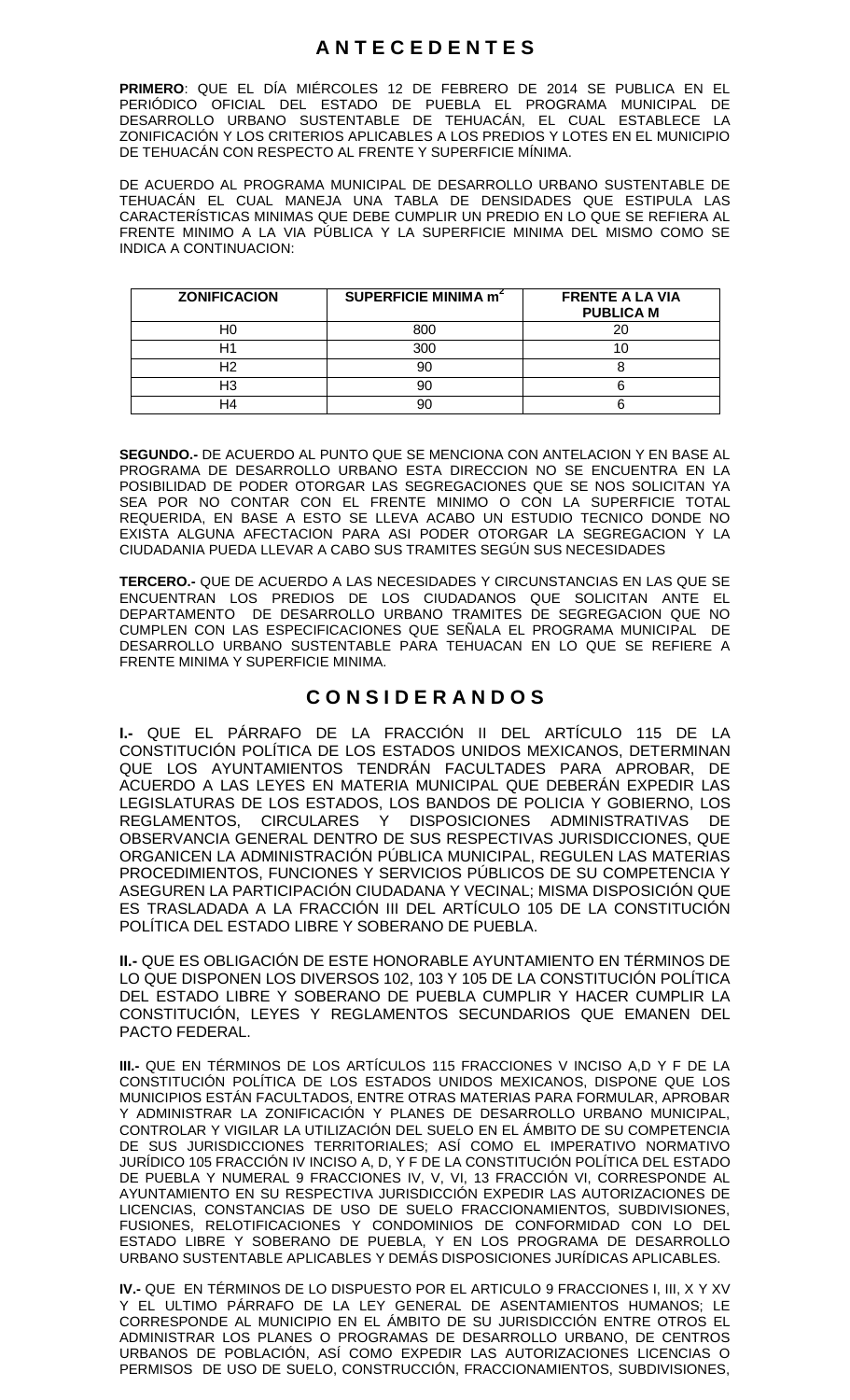FUSIONES, SEGREGACIONES, RELOTIFICACIONES Y CONDOMINIOS; EJERCIENDO SUS ATRIBUCIONES EN MATERIA DE DESARROLLO URBANO A TRAVÉS DE LOS CABILDOS DE LOS AYUNTAMIENTOS O CON EL CONTROL Y EVALUACIÓN DE ESTOS, DE IGUAL FORMA DISPONE EL NUMERAL 78 FRACCIONES XXXIX Y XLI DE LA LEY ORGÁNICA MUNICIPAL, COMO FACULTAD DE LOS AYUNTAMIENTOS, EL ADMINISTRAR SUS PROGRAMAS DE DESARROLLO URBANO, ASÍ COMO EL CONTROLAR Y REGULAR EL SUELO DENTRO DE SU JURISDICCIÓN TERRITORIAL, DESDE LUEGO RESPETANDO EL MARCO JURÍDICO ANTES CITADO; COMPRENDIÉNDOSE ACCIONES TENDIENTES A LA CONSERVACIÓN, MEJORAMIENTO Y CRECIMIENTO DE LOS CENTROS DE POBLACIÓN DEL MUNICIPIO, SIN DESCUIDAR DESDE LUEGO EL MANTENIMIENTO DEL EQUILIBRIO ECOLÓGICO Y ADECUÁNDOSE A LOS PRINCIPIOS DE UN DESARROLLO EQUILIBRADO Y SUSTENTABLE.

**V.-** ASÍ MISMO, EL ARTÍCULO 22 DE LA LEY DE FRACCIONAMIENTOS Y ACCIONES URBANÍSTICAS DEL ESTADO LIBRE Y SOBERANO DE PUEBLA DISPONE QUE PARA AUTORIZAR DIVISIONES, SUBDIVISIONES, FUSIONES, SEGREGACIONES, LOTIFICACIONES Y RELOTIFICACIONES, CUALQUIERA QUE SEA SU EXTENSIÓN, LA PROTECCIÓN AL AMBIENTE NATURAL Y DESARROLLO SUSTENTABLE, LA DE DESARROLLO URBANO DEL CENTRO DE POBLACIÓN DE QUE SE TRATE PARA ESTABLECER LOS LINEAMIENTOS A QUE DEBERÁN SUJETARSE ESTIMANDO LA DIMENSIÓN RESULTANTE DEL PREDIO, EL USO AL QUE SE DESTINARA Y LOS SERVICIOS ESPECÍFICOS EXISTENTES, ASÍ MISMO SE REQUERIRÁ LA FACTIBILIDAD CORRESPONDIENTE EN RELACIÓN A LA DOTACIÓN DE SERVICIOS PÚBLICOS.

**VI.-** QUE EL ARTÍCULO 76 PRIMER PÁRRAFO DE LA LEY ORGÁNICA MUNICIPAL DETERMINA QUE EL AYUNTAMIENTO SESIONARA VÁLIDAMENTE CON ASISTENCIA DE LA MAYORÍA DE SUS MIEMBROS Y DEL SECRETARIO DEL AYUNTAMIENTO O LA PERSONA QUE LEGALMENTE LOS SUSTITUYA.

**VII.-** QUE DE ACUERDO AL ARTÍCULO 77 DE LA MISMA LEY EN CITA EN EL PÁRRAFO PRÓXIMO ANTERIOR, DETERMINA QUE LOS ACUERDOS DE LOS AYUNTAMIENTOS SE TOMARAN POR MAYORÍA DE VOTOS DEL PRESIDENTE MUNICIPAL Y REGIDORES, EN CASO DE EMPATE EL PRESIDENTE MUNICIPAL TENDRÁ VOTO DE CALIDAD.

POR LO ANTES EXPUESTO EN LOS CONSIDERANDOS QUE ANTECEDEN Y EN USO DE LAS FACULTADES, SE PONE A CONSIDERACIÓN DE ESTA COMISION DE DESARROLLO URBANO Y OBRAS PÚBLICAS EL SIGUIENTE:

# **D I C T A M E N**

**PRIMERO.-** SE APRUEBEN SEGREGACIONES PARA PREDIOS CON SUPERFICIES Y FRENTES A LA VÍA PÚBLICA MENORES A LO ESTIPULADO EN EL PROGRAMA MUNICIPAL DE DESARROLLO URBANO SUSTENTABLE DE TEHUACAN PUEBLA, CON LAS SIGUIENTES CARACTERÍSTICAS:

- A) PARA PREDIOS UBICADOS EN H0 Y H1 DE ACUERDO A LA ZONIFICACIÓN SECUNDARIA DEL PROGRAMA MUNICIPAL DE DESARROLLO URBANO SUSTENTABLE DE TEHUACAN SE AUTORICEN SUPERFICIES Y FRENTES A LA VÍA PUBLICA MENORES A LO ESTIPULADO PREVIO ESTUDIO DEL ÁREA TÉCNICA DEL DEPARTAMENTO DE DESARROLLO URBANO PARA DETERMINAR SI ES FACTIBLE DICHA SEGREGACIÓN.
- B) PARA PREDIOS UBICADOS EN H2 DE ACUERDO A LA ZONIFICACION SECUNDARIA DEL PROGRAMA MUNICIPAL DE DESARROLLO URBANO SUSTENTABLE DE TEHUACAN, SE AUTORICEN SUPERFICIES MÍNIMAS DE 60 METROS CUADRADOS Y FRENTES A LA VÍA PUBLICA MÍNIMOS DE 6 METROS.
- C) PARA PREDIOS UBICADIOS EN H3 Y H4 DE ACUERDO A LA ZONIFICACIÓN SECUNDARIA DEL PROGRAMA MUNICIPAL DE DESARROLLO URBANO SUSTENTABLE DE TEHUACAN, SE AUTORICEN SUPERFICIES MÍNIMAS DE 60 METROS CUADRADOS Y FRENTES A LA VÍA PUBLICA MÍNIMOS DE 5 METROS.
- D) ESTA AUTORIZACION BENEFICIA SOLO A LOS PREDIOS YA EXISTENTES.

TODO LO ANTERIORMENTE EXPUESTO, PARA LOS PREDIOS QUE SEAN DESTINADOS A USO DE SUELO HABITACIONAL A EXCEPCIÓN QUE SE ENCUENTREN DENTRO DEL RÉGIMEN DE CONDOMINIO, FRACCIONAMIENTOS Y LOTIFICACIONES.- **A T E N T A M E N T E.- COMISIÓN DE DESARROLLO URBANO Y OBRAS PÚBLICAS.-** C. JUAN ÁLVAREZ CAMPOS.- REGIDOR PRESIDENTE.- C. JESUS AMADOR HERNÁNDEZ MARTÍNEZ.- REGIDOR MIEMBRO.- LIC. PIOQUINTO APOLINAR LEYVA.- REGIDOR MIEMBRO.- LAE. NORMA LILIANA FLORES MENDEZ.- REGIDOR MIEMBRO.- C. GLADYS GUADALUPE MARTÍNEZ GONZÁLEZ.- REGIDOR MIEMBRO.- C. CLAUDIA OROZCO LÓPEZ.- REGIDOR MIEMBRO.- FIRMAS ILEGIBLES**".**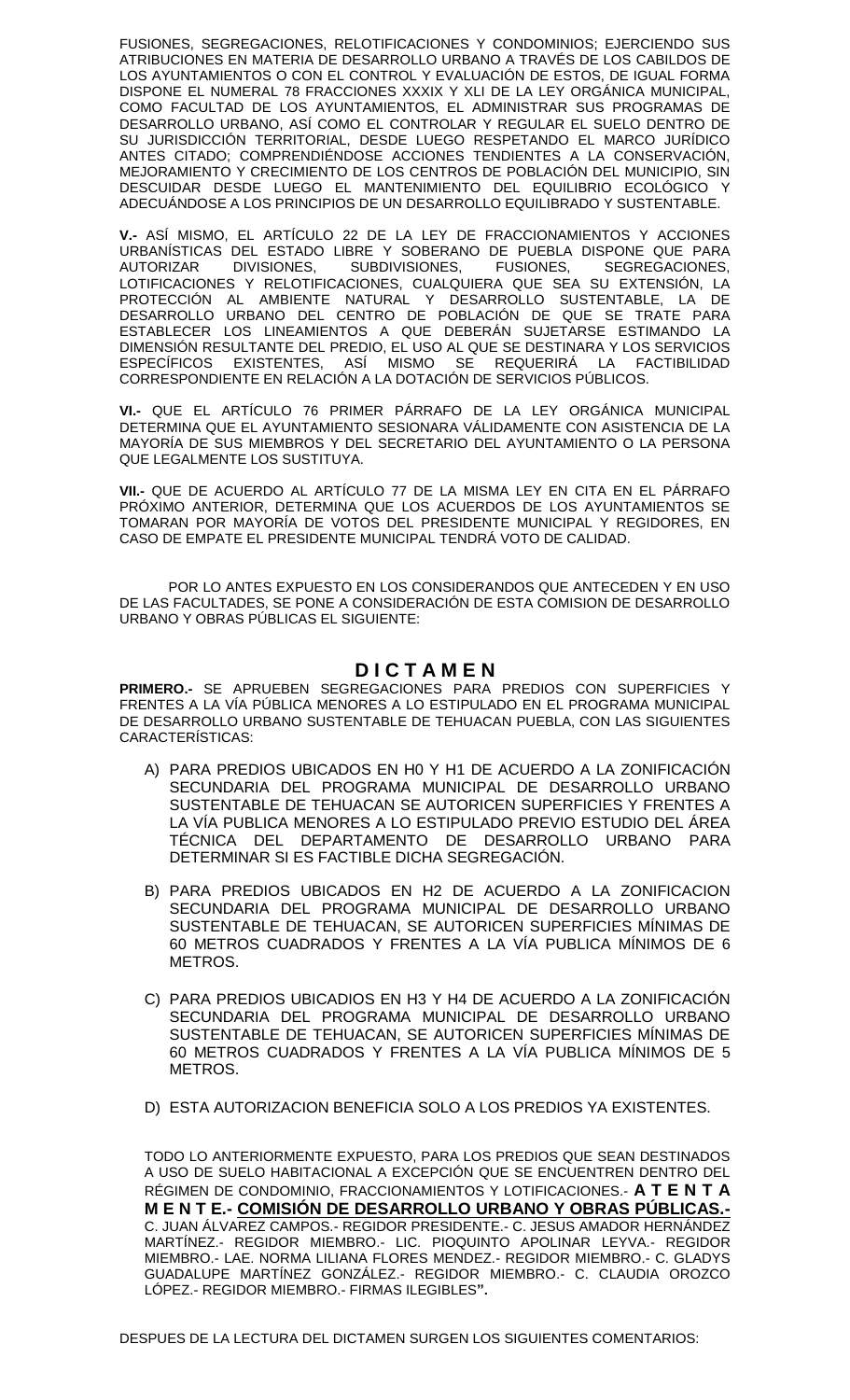LA REGIDORA NORMA LILIANA FLORES MÉNDEZ, COMENTA: SINO MAL ENTIENDO YA SON PREDIOS LOTIFICADOS DESDE ANTES DE QUE TUVIERA VIGENCIA LA CARTA URBANA Y ANTES DE LA ADMINISTRACIÓN PASADA.

EL LIC. MIGUEL ÁNGEL ROMERO CALDERON, PIDE QUE SEA CONDICIONADO.

LA REGIDORA NORMA LILIANA FLORES MÉNDEZ, COMENTA QUE CON LA SUPERFICIE TOTAL SI CUMPLEN PERO CON EL FRENTE NO.

LA REGIDORA GLADYS GUADALUPE MARTÍNEZ GONZÁLEZ, COMENTA: ES UN APOYO PARA LOS CIUDADANOS, YA QUE CUANDO ELLOS QUIEREN DONAR A SUS HIJOS YA NO TIENEN PROBLEMA ALGUNO, SOLO ES UN EJEMPLO.

EL LIC. MIGUEL ÁNGEL ROMERO CALDERON: SOLO ES REGULARIZAR A UNA SOLA PERSONA.

**\*SE VOTA Y SE REMITE EL DICTAMEN A LA COMISIÓN PARA AGREGAR LA PETICIÓN DEL LIC. MIGUEL ÁNGEL ROMERO CALDERON, SÍNDICO, QUE ESTAS MODIFICACIONES SON PARA LOS PREDIOS YA EXISTENTES\***

SEÑORA PRESIDENTA, REGIDORES Y SINDICO MUNICIPAL, EN VOTACIÓN SE LES CONSULTA SI SE APRUEBA LA PROPUESTA PRESENTADA EN CUESTIÓN, LOS QUE ESTÉN POR LA AFIRMATIVA SÍRVANSE MANIFESTARLO LEVANTANDO LA MANO.

HABIÉNDOSE ANALIZADO AMPLIAMENTE EL CONTENIDO DEL PETITORIO DE REFERENCIA, POR MAYORÍA CON 12 VOTOS A FAVOR Y 1 VOTO EN CONTRA POR PARTE DE LA REGIDORA PALOMA NOVELO ALDAZ, INTEGRANTES DEL HONORABLE CABILDO, SE DETERMINA EL SIGUIENTE:

# **A C U E R D O**

**ÚNICO.-** SE APRUEBAN LAS SEGREGACIONES PARA PREDIOS CON SUPERFICIES Y FRENTES A LA VÍA PÚBLICA MENORES A LO ESTIPULADO EN EL PROGRAMA MUNICIPAL DE DESARROLLO URBANO SUSTENTABLE DE TEHUACAN PUEBLA, CON LAS SIGUIENTES CARACTERÍSTICAS:

- A) PARA PREDIOS UBICADOS EN H0 Y H1 DE ACUERDO A LA ZONIFICACIÓN SECUNDARIA DEL PROGRAMA MUNICIPAL DE DESARROLLO URBANO SUSTENTABLE DE TEHUACAN SE AUTORICEN SUPERFICIES Y FRENTES A LA VÍA PUBLICA MENORES A LO ESTIPULADO PREVIO ESTUDIO DEL ÁREA TÉCNICA DEL DEPARTAMENTO DE DESARROLLO URBANO PARA DETERMINAR SI ES FACTIBLE DICHA SEGREGACIÓN.
- B) PARA PREDIOS UBICADOS EN H2 DE ACUERDO A LA ZONIFICACION SECUNDARIA DEL PROGRAMA MUNICIPAL DE DESARROLLO URBANO SUSTENTABLE DE TEHUACAN, SEAUTORICEN SUPERFICIES MÍNIMAS DE 60 METROS CUADRADOS Y FRENTES A LA VÍA PUBLICA MÍNIMOS DE 6 METROS.
- C) PARA PREDIOS UBICADIOS EN H3 Y H4 DE ACUERDO A LA ZONIFICACIÓN SECUNDARIA DEL PROGRAMA MUNICIPAL DE DESARROLLO URBANO SUSTENTABLE DE TEHUACAN, SE AUTORICEN SUPERFICIES MÍNIMAS DE 60 METROS CUADRADOS Y FRENTES A LA VÍA PUBLICA MÍNIMOS DE 5 METROS.
- D) ESTA AUTORIZACION BENEFICIA SOLO A LOS PREDIOS YA EXISTENTES.

TODO LO ANTERIORMENTE EXPUESTO, PARA LOS PREDIOS QUE SEAN DESTINADOS A USO DE SUELO HABITACIONAL A EXCEPCIÓN QUE SE ENCUENTREN DENTRO DEL RÉGIMEN DE CONDOMINIO, FRACCIONAMIENTOS Y LOTIFICACIONES.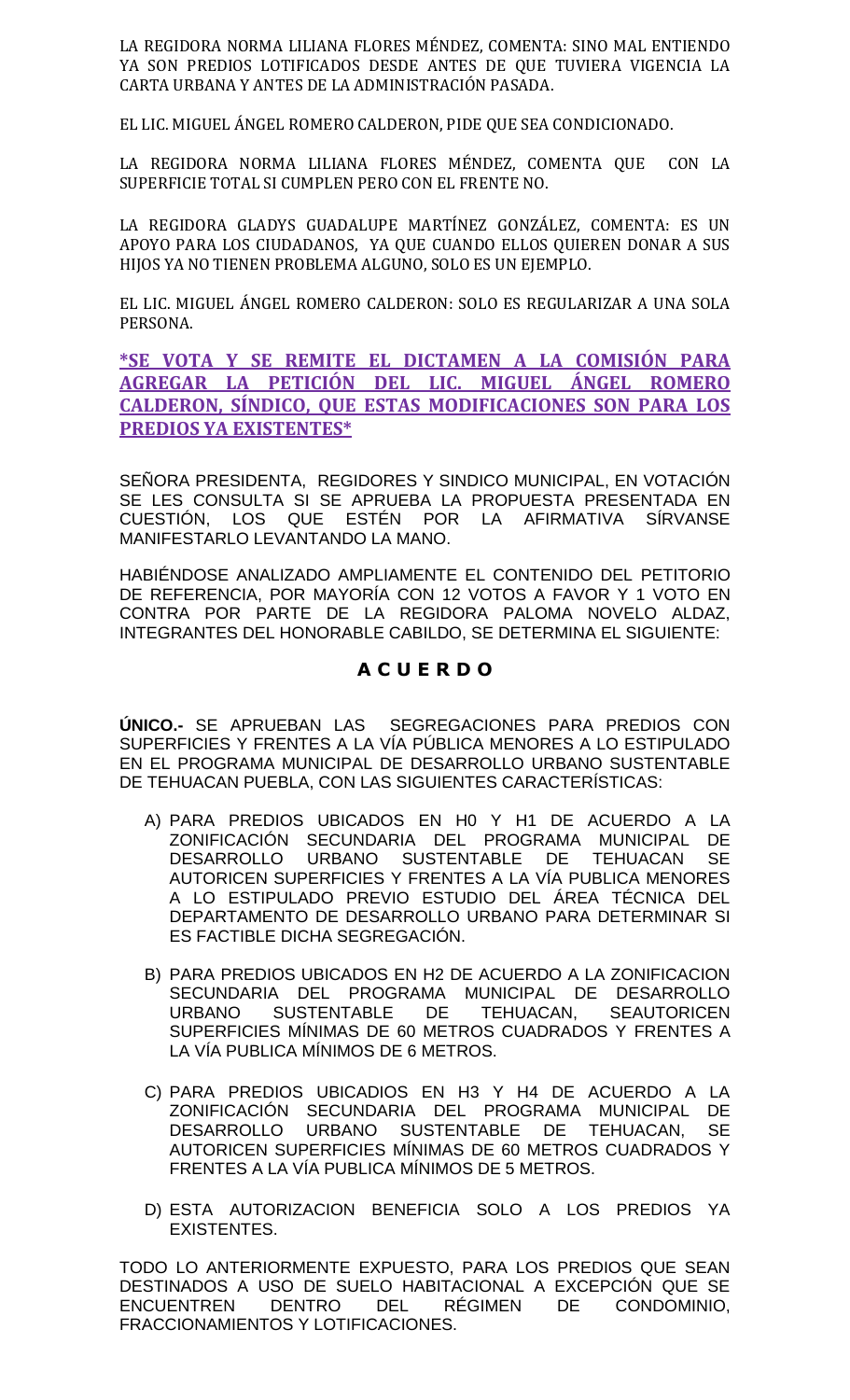LO ANTERIORMENTE CON FUNDAMENTO EN LOS INSTRUMENTOS LEGALES INVOCADOS EN EL DICTAMEN DE REFERENCIA.

**ASUNTOS GENERALES.- COMISIÓN DE OBRAS PÚBLICAS Y DESARROLLO URBANO.- ANÁLISIS, DISCUSIÓN Y EN SU CASO APROBACIÓN DEL DICTAMEN MEDIANTE EL CUAL SE DETERMINA LA ADQUISICIÓN DE DIEZ VEHÍCULOS PARA LA DIRECCIÓN DE OBRAS PÚBLICAS.**

SEÑOR REGIDOR TIENE USTED EL USO DE LA PALABRA.

EL REGIDOR JUAN ÁLVAREZ CAMPOS, PROCEDE A DAR LECTURA AL DICTAMEN CORRESPONDIENTE, MISMO QUE A LA LETRA DICE:

TEHUACÁN, PUEBLA; 04 DE MARZO DE 2015.

#### **"…HONORABLE CABILDO:**

LOS SUSCRITOS C. JUAN ÁLVAREZ CAMPOS, PRESIDENTE DE LA COMISIÓN; C. NORMA LILIANA FLORES MÉNDEZ, JESÚS AMADOR HERNÁNDEZ MARTÍNEZ, GLADYS GUADALUPE MARTÍNEZ GONZÁLEZ, CLAUDIA OROZCO LÓPEZ Y PIOQUINTO APOLINAR LEYVA, MIEMBROS INTEGRANTES DE LA **COMISIÓN DE DESARROLLO URBANO Y OBRAS PUBLICAS**; DEL HONORABLE AYUNTAMIENTO DEL MUNICIPIO DE TEHUACÁN, PUEBLA; EN USO DE LAS FACULTADES QUE NOS CONFIERE EL ARTÍCULO 78 FRACCIÓN V, DE LA LEY ORGÁNICA MUNICIPAL, SOMETEMOS A LA CONSIDERACIÓN DE ESTE HONORABLE CUERPO COLEGIADO EL PRESENTE DICTAMEN MEDIANTE EL CUAL SE DETERMINA**:** LA ADQUISICION DE 10 VEHICULOS PARA LA DIRECCION DE OBRAS PUBLICAS:

#### **C O N S I D E R A N D O**

**I.-** QUE EL PÁRRAFO PRIMERO DE LA FRACCIÓN II DEL ARTÍCULO 115, DE LA CONSTITUCIÓN POLÍTICA DE LOS ESTADOS UNIDOS MEXICANOS DETERMINA, QUE LOS AYUNTAMIENTOS TENDRÁN FACULTADES PARA APROBAR, DE ACUERDO CON LAS LEYES EN MATERIA MUNICIPAL QUE DEBERÁN EXPEDIR LAS LEGISLATURAS DE LOS ESTADOS, LOS BANDOS DE POLICÍA Y BUEN GOBIERNO, LOS REGLAMENTOS, CIRCULARES Y DISPOSICIONES ADMINISTRATIVAS DE OBSERVANCIA GENERAL, DENTRO DE SUS RESPECTIVAS JURISDICCIONES QUE ORGANICEN LA ADMINISTRACIÓN PÚBLICA MUNICIPAL, REGULEN LAS MATERIAS, PROCEDIMIENTOS, FUNCIONES, SERVICIOS PÚBLICOS DE SU COMPETENCIA Y ASEGUREN LA PARTICIPACIÓN CIUDADANA; MISMA DISPOSICIÓN QUE ES TRASLADADA A LA FRACCIÓN III DEL ARTÍCULO 105, DE LA CONSTITUCIÓN POLÍTICA DEL ESTADO LIBRE Y SOBERANO DE PUEBLA;

**II.-** QUE LA FRACCIÓN IV DEL ARTÍCULO 78, DE LA LEY ORGÁNICA MUNICIPAL, DETERMINA QUE SON ATRIBUCIONES DE LOS AYUNTAMIENTOS EXPEDIR BANDOS DE POLICÍA Y GOBIERNO, REGLAMENTOS, CIRCULARES Y DISPOSICIONES ADMINISTRATIVAS DE OBSERVANCIA GENERAL, REFERENTES A SU ORGANIZACIÓN, FUNCIONAMIENTO, SERVICIOS PÚBLICOS QUE DEBAN PRESTAR Y DEMÁS ASUNTOS DE SU COMPETENCIA, SUJETÁNDOSE A LAS BASES NORMATIVAS ESTABLECIDAS POR LA CONSTITUCIÓN POLÍTICA DEL ESTADO LIBRE Y SOBERANO DE PUEBLA, VIGILANDO SU OBSERVANCIA Y APLICACIÓN;

**III.-** QUE LA FRACCIÓN XVIII DEL ARTÍCULO REFERIDO EN EL CONSIDERANDO ANTERIOR, DISPONE QUE SON ATRIBUCIONES DEL AYUNTAMIENTO PROMOVER CUANTO ESTIME CONVENIENTE PARA EL PROGRESO ECONÓMICO, SOCIAL Y CULTURAL DEL MUNICIPIO Y ACORDAR LA REALIZACIÓN DE OBRAS PÚBLICAS Y ACCIONES QUE FUEREN NECESARIAS;

**IV.-** QUE EL ARTÍCULO 89 DE LA LEY ORGÁNICA MUNICIPAL, DETERMINA QUE LAS MISMAS DISPOSICIONES SERÁN OBSERVADAS PARA EL CASO QUE SEA NECESARIO HACER UNA REFORMA O ADICIÓN A CUALQUIERA DE LOS ORDENAMIENTOS APROBADOS POR EL AYUNTAMIENTO RESPECTIVO;

**V.-** QUE EL ARTÍCULO 92 FRACCIÓN VII, DE LA LEY ANTERIORMENTE CITADA, FACULTA Y OBLIGA A LOS REGIDORES A FORMULAR AL AYUNTAMIENTO LAS PROPUESTAS DE ORDENAMIENTOS EN ASUNTOS MUNICIPALES Y PROMOVER TODO LO QUE CREAN CONVENIENTE AL BUEN SERVICIO PÚBLICO.

**VI.-** QUE EL ARTÍCULO 94, DE LA LEY ORGÁNICA ESTABLECE QUE EL AYUNTAMIENTO, PARA FACILITAR EL DESEMPEÑO DE LOS ASUNTOS QUE LE COMPETEN NOMBRARA COMISIONES PERMANENTES O TRANSITORIAS, QUE EXAMINEN E INSTRUYAN HASTA PONERLOS EN ESTADO DE RESOLUCIÓN;

**VII.-** QUE LA DIRECCIÓN DE OBRAS PÚBLICAS ES LA DEPENDENCIA ENCARGADA DE LA APLICACIÓN DE LOS RECURSOS DE LOS RAMOS 33, 15, 23, 20, ENTRE OTROS,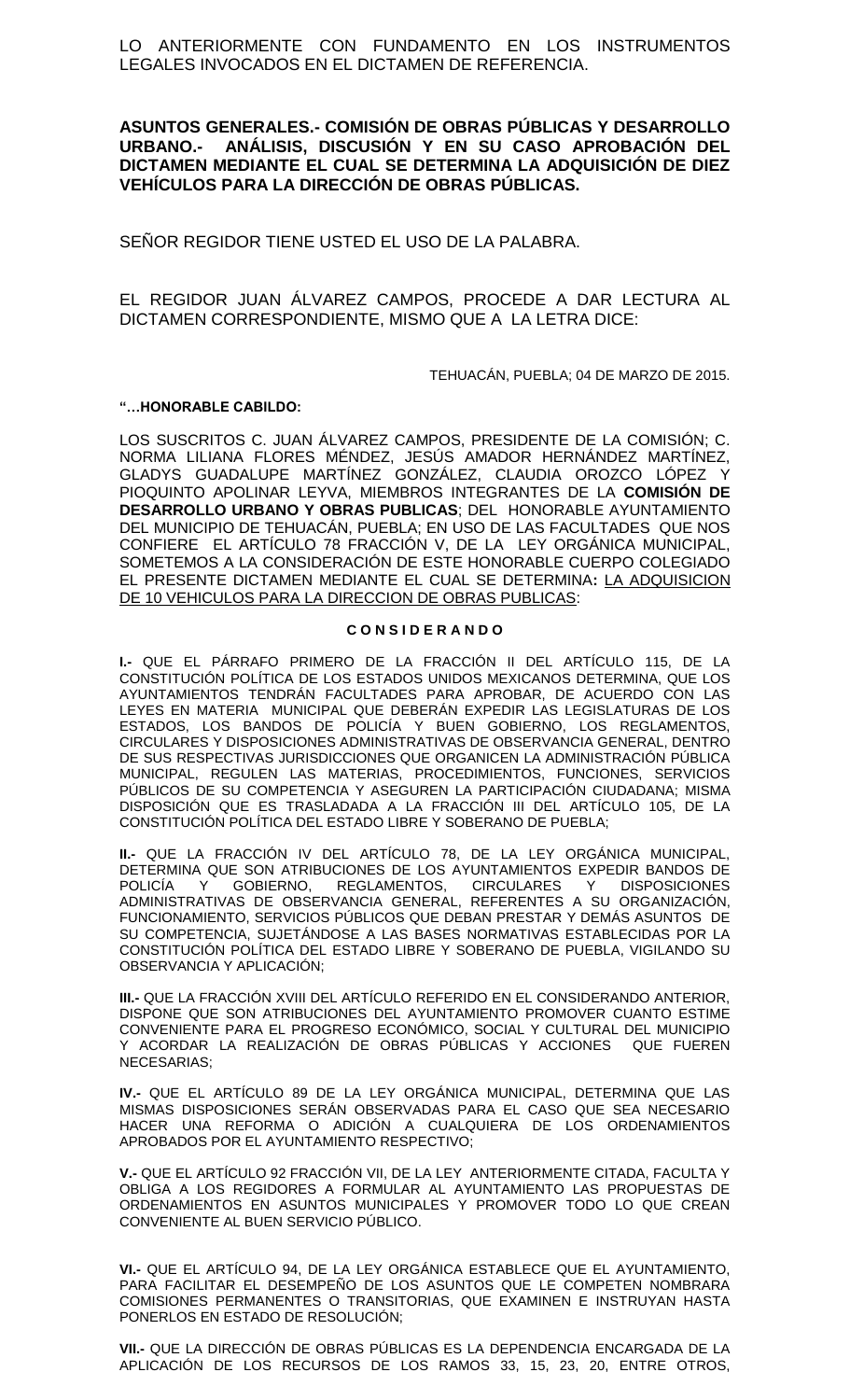ESPECÍFICAMENTE SE ENCARGARA DE LA INTEGRACIÓN DE LOS EXPEDIENTES TÉCNICOS DE OBRAS SOLICITADAS POR LOS SECTORES DEL MUNICIPIO QUE SE ENCUENTREN EN EL REZAGO SOCIAL Y EXTREMA POBREZA; LA SUPERVISIÓN DE LOS TRABAJOS CONTRATADOS Y LA COMPROBACIÓN DE LAS OBRAS REFERIDAS;

**VIII.-** QUE SE DEBE DAR ESTRICTO CUMPLIMIENTO AL ARTÍCULO 102 DE LA LEY ORGÁNICA MUNICIPAL. MISMO QUE EN PRIMER PARRAFO DICTA QUE LA PLANEACION MUNICIPAL ES OBLIGATORIA Y DEBE LLEVARSE A CABO COMO UN MEDIO PARA HACER EFICAZ EL DESEMPEÑO DE LAS RESPONSABILIDADES DE LOS AYUNTAMIENTOS, SUS DEPENDENCIAS Y SUS ENTIDADES ADMINISTRATIVAS EN RELACION CON EL DESARROLLO INTEGRAL DEL MUNICIPIO, DEBIENDO TENER EN TODO MOMENTO A LA CONSECUCION DE LOS FINES Y OBJETIVOS POLITICOS, SOCIALES, CULTURALES Y ECONOMICOS CONTENIDOS EN LAS LEYES VIGENTES, ASI COMO A SERVIR A LOS ALTOS INTERESES DE LA SOCIEDAD, CON BASE EN EL PRINCIPIO DE LA PARTICIPACION DEMOCRATICA DE LA SOCIEDAD.

**IX.-** QUE DURANTE EL EJERCICIO 2014, NO SE ADQUIRIO NINGUN VEHÍCULO OFICIAL PARA EL BUEN DESEMPEÑO DE LAS ACTIVIDADES CORRESPONDIENTES A LA DIRECCIÓN DE OBRAS PUBLICAS, LO QUE TUVO COMO CONSECUENCIA QUE LAS MISMAS EN SU MAYORÍA SE LLEVARAN A CABO EN VEHÍCULOS PARTICULARES DE LOS PROPIOS INTEGRANTES DE DICHA DEPENDENCIA, ESTANDO SUPEDITADOS A LA DISPONIBILIDAD DE LOS PROPIETARIOS DE LOS VEHICULOS Y QUE EN ALGUNOS CASOS NO FUERON APROPIADOS PARA DESARROLLAR ALGUNA ACTIVIDAD EN PARTICULAR.

**X.-** QUE LA DIRECCIÓN DE OBRAS PUBLICAS TIENE COMO ACTIVIDAD PREPONDERANTE LA SUPERVISION, EJECUCION Y CONTROL DE LOS DIFERENTES RECURSOS DESTINADOS PARA OBRA PUBLICA Y ACCIONES QUE SE DEBEN REALIZAR EN TIEMPO Y FORMA, LAS DIFERENTES ACTIVIDADES DE GESTION, PROMOCION, ACTUALIZACION, CAPACITACION, ENTREGA Y RECEPCION DE DOCUMENTOS EN LAS DIFERENTES DEPENDENCIAS TANTO MUNICIPALES, ESTATALES Y FEDERALES, LAS DIFERENTES FACETAS EN EL CONTROL DE LA OBRA PUBLICA, COMO LO ES LAS VISITAS CONSTANTES PARA LA SUPERVISION FISICA DE LAS OBRAS Y ACCIONES, LA EJECUCION DE LEVANTAMIENTOS, PROYECTOS Y PRESUPUESTOS QUE OBLIGAN A TRASLADOS IMPORTANTES TODOS LOS DIAS, ACTIVIDADES QUE REQUIEREN PRONTA ATENCION COMO LO ES EL BACHEO, TOPES, MANTENIMIENTO MENOR DE LA INFRAESTUCTURA, ACCARREO DE INSUMOS PROPIOS DE LAS OBRAS.

**XI.-** LA OBLIGATORIEDAD DE CONTAR CON VEHICULOS OFICIALES ES DE SUMA IMPORTANCIA YA QUE SE TENDRA MEJOR CONTROL EN EL CONSUMO DE COMBUSTIBLE, SEGURIDAD JURIDICA EN CASO DE ACCIDENTES, CONTROL EN HORARIOS DE TRASLADOS EN LAS DIFERENTES COMISIONES Y MAYOR EFICIENCIA EN EL CUMPLIMIENTO DE LAS ACTIVIDADES PROPIAS DE LA DIRECCIÓN DE OBRAS PUBLICAS DEL MUNICIPIO DE TEHUACÁN.

**XII.-** QUE DE LOS RECURSOS PROVENIENTES DEL ESTADO Y FEDERACIÓN, NO EXISTE EN SUS LINEAMIENTOS LA APERTURA PROGRAMÁTICA, RESPECTO DE LA ADQUISICIÓN DE VEHÍCULOS PARA EL DESEMPEÑO DE LAS ACTIVIDADES DESARROLLADAS POR PARTE DE LA DIRECCIÓN DE OBRAS PÚBLICAS, POR TAL RAZÓN SE PROPONE QUE TALES UNIDADES SE ADQUIERAN CON LOS RECURSOS PROVENIENTES DE LAS PARTICIPACIONES MUNICIPALES O BIEN DE INGRESOS PROPIOS.

**XIII.-** QUE LOS MIEMBROS DE LA COMISIÓN SUSCRITA TENEMOS A BIEN PRESENTAR ESTE DICTAMEN, EN VIRTUD DE QUE SE HAN REALIZADO LOS ESTUDIOS CORRESPONDIENTES, CONCLUYENDO EN QUE ESTA COMISIÓN PROPONE <u>AL</u> HONORABLE CABILDO EL ANÁLISIS, DISCUSIÓN Y EN SU CASO APROBACIÓN DE LA ADQUISICIÓN DE 10 VEHÍCULOS PARA LAS ACTIVIDADES QUE DESEMPEÑA LA DIRECCIÓN DE OBRAS PÚBLICAS.

POR LO ANTERIORMENTE EXPUESTO Y FUNDADO EN LOS CONSIDERANDOS QUE ANTECEDEN Y EN USO DE LAS FACULTADES CONFERIDAS A LOS MIEMBROS INTEGRANTES DE LAS COMISIONES QUE SUSCRIBEN, PRESENTAN A ESTE CUERPO EDILICIO EL SIGUIENTE:

#### **D I C T À M E N**

**PRIMERO.-** SE AUTORICE Y SU CASO SE APRUEBE LA ADQUISICIÓN DE 10 (DIEZ) VEHICULOS PARA LA DIRECCION DE OBRAS PUBLICAS, CON RECURSOS PROPIOS O PARTICIPACIONES MUNICIPALES.

# **A C U E R D O**

**PRIMERO.-** SE AUTORIZA Y SE APRUEBA LA ADQUISICIÓN DE 10 (DIEZ VEHICULOS PARA LA DIRECCION DE OBRAS PUBLICAS, CON RECURSOS PROPIOS O PARTICIPACIONES MUNICIPALES.

LO ANTERIOR CON FUNDAMENTO EN LOS DISPOSITIVOS LEGALES INVOCADOS EN EL DICTAMEN DE REFERENCIA.- **A T E N T A M E N T E.- COMISIÓN DE DESARROLLO URBANO Y OBRAS PÚBLICAS.-** C. JUAN ÁLVAREZ CAMPOS.- REGIDOR PRESIDENTE.- C. JESUS AMADOR HERNÁNDEZ MARTÍNEZ.- REGIDOR MIEMBRO.- LIC. PIOQUINTO APOLINAR LEYVA.- REGIDOR MIEMBRO.- LAE. NORMA LILIANA FLORES MENDEZ.- REGIDOR MIEMBRO.- C. GLADYS GUADALUPE MARTÍNEZ GONZÁLEZ.- REGIDOR MIEMBRO.- C. CLAUDIA OROZCO LÓPEZ.- REGIDOR MIEMBRO.- FIRMAS ILEGIBLES**".**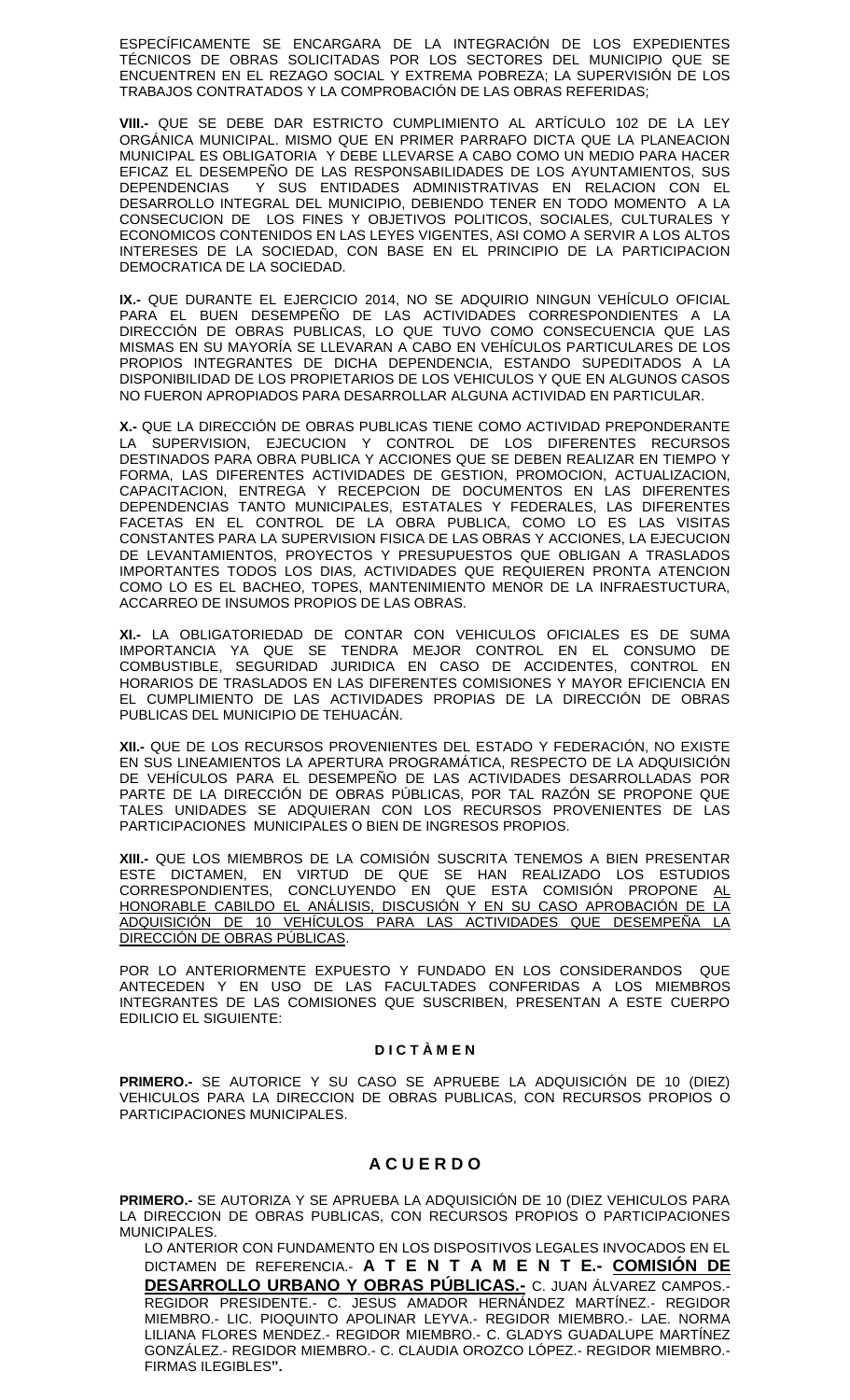DESPUES DE LA LECTURA DEL DICTAMEN SURGEN LOS SIGUIENTES COMENTARIOS:

LA REGIDORA NORMA LILIANA FLORES MÉNDEZ, COMENTA: ELLA NO ESTUVO PRESENTE EN LA COMISIÓN Y OBRAS PÚBLICAS SI LO NECESITA, PERO PIDE QUE SE CHEQUE DE DONDE SE VA A SACAR EL RECURSO, POR QUE NO PÓDEMOS APROBAR ALGO QUE NO ESTÁ BIEN PLANTEADO:

PRIMERO: ES CHECAR EL PROYECTO TÉCNICO (CARACTERÍSTICAS DEL AUTO). SEGUNDO: VER EL MONTO Y PEDIR A TESORERÍA LA SUFICIENCIA PRESUPUESTAL.

EL REGIDOR VÍCTOR MANUEL RODRÍGUEZ LEZAMA: COMENTA QUE SI ES UN MILLÓN DE PESOS TAMBIÉN ÉL VA A PEDIR PARA LAS ÁREAS DE GRUPOS VULNERABLES, PORQUE NO TIENEN PARA TRASLADARSE, Y EL CREE QUE A TODAS LES HACE FALTA UN VEHÍCULO.

EL REGIDOR PIOQUINTO APOLINAR LEYVA: DIFIERE UN POCO EN LAS OPINIONES DE LOS COMPAÑEROS Y ESTÁ DE ACUERDO EN ADQUIRIR LAS UNIDADES, PERO TAMBIÉN TENEMOS QUE VER LA NECESIDAD, YA QUE TAMBIÉN ESO PASA CON EL ÁREA DE SERVICIOS MUNICIPALES.

EL LIC. MIGUEL ÁNGEL ROMERO CALDERON, COMENTA: SU JEFA DE LOS DIRECTORES ES LA SEÑORA PRESIDENTA Y ES LA PRIMERA QUE TIENE QUE SABER, Y SI LOS DIRECTORES NO LE DICEN NADA ELLA NUNCA VA A ESTAR ENTERADA DE SUS NECESIDADES Y LE PIDE A TODOS ACERCARSE A ELLA E INFORMARLE DE SUS NECESIDADES.

EL REGIDOR JESÚS AMADOR HERNÁNDEZ MARTÍNEZ, COMENTA: SERÍA INSUFICIENTE COMPRARLE A TODAS LAS ÁREAS, PERO SI SE PUEDE ESTIRAR LA COBIJA PARA QUE SE REPARTA UNA UNIDAD A CADA QUIEN Y CHECAR CON LA REGIDORA DE HACIENDA SI SÍ SE PUEDE HACER ESA COMPRA.

LA REGIDORA GLADYS GUADALUPE MARTÍNEZ GONZÁLEZ: TODOS ESTAMOS CONSCIENTES DE LAS NECESIDADES DE CADA ÁREA, PERO ELLA NO SE PUDO QUEDAR EN LA COMISIÓN PORQUE TUVO QUE SALIR A LA CIUDAD DE PUEBLA Y PIDE REVISAR BIEN ESTE PUNTO NUEVAMENTE CON LA COMISIÓN.

EL REGIDOR JOSÉ BERNARDO POZOS GUTIÉRREZ: CUALQUIER PROPUESTA COMO ESTA MERECE LA ATENCIÓN, PERO SI PIDE HACER UNA REVISIÓN PARA ESTE PUNTO, POR QUE TODOS TENEMOS UNA NECESIDAD, PERO SI SE TIENE QUE REVISAR.

EL REGIDOR PIOQUINTO APOLINAR LEYVA: SI SE TIENE QUE REVISAR PERO NOS COMPETE A TODOS LAS NECESIDADES DE LA COMUNIDAD.

EL LIC. JOSÉ HONORIO PACHECO FLORES: PIDE QUE SE QUEDE PENDIENTE PARA TENER EL SUSTENTO Y PODER VOTARLO.

EL REGIDOR JUAN ÁLVAREZ CAMPOS: EL HABLA POR EL ÁREA QUE ÉL REPRESENTA QUE SON OBRAS PÚBLICAS, Y LE ES DIFÍCIL IR A LOS LUGARES DE TRABAJO SIN UNIDADES, ES VER EL PARQUE VEHICULAR DEL AYUNTAMIENTO Y ÉL HA APOYADO CON UNAS DE SUS UNIDADES, PERO PIDE QUE SE LES APOYE QUE SI SE PUEDE.

LA SRA. PRESIDENTA ERNESTINA FERNÁNDEZ MÉNDEZ, COMENTA: HAY QUE VER EL ESTADO FINANCIERO DEL AYUNTAMIENTO Y PIDE BUSCAR ALGO MÁS ECONÓMICO, TAMBIÉN PIDE QUE SE CUIDEN PORQUE LUEGO LAS TOMAN PARA USO PERSONAL, ASI COMO TENERLAS BAJO RESGUARDO.

LA REGIDORA GLADYS GUADALUPE MARTÍNEZ GONZÁLEZ: HAY ÁREAS FUNDAMENTALES QUE SI NECESITAN ESTOS VEHÍCULOS Y PIDE TAMBIÉN REVISAR LAS ÁREAS DEL DINERO.

LA REGIDORA NORMA LILIANA FLORES MÉNDEZ, COMENTA: NO QUIERE QUE PIENSEN QUE NO SE QUIERE APOYAR, PERO A ELLA SE LE INFORMO QUE LAS PARTICIPACIONES FEDERALES SE VAN A RECORTAR POR ESO PIDE LA REVISIÓN.